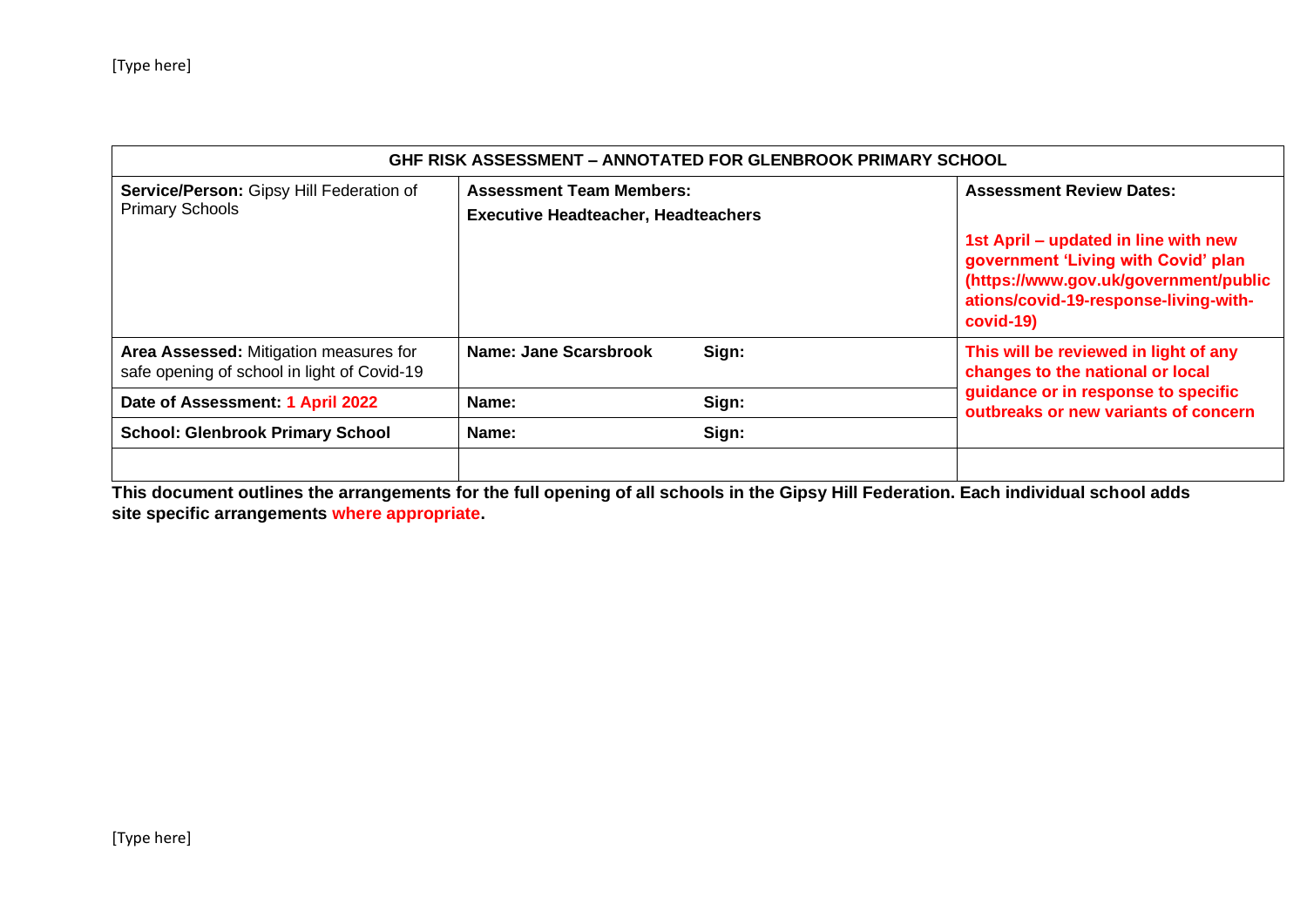## **FURTHER INFORMATION:**

This risk assessment should be used alongside the government guidance below:

<https://www.gov.uk/government/publications/covid-19-response-living-with-covid-19>

The following abbreviations are in use throughout this document:

- *GHF – Gipsy Hill Federation*
- *GB – Governing Body*
- *EHT – Executive Headteacher*
- *HoS – Head of School*
- *SENDCo – Special Educational Needs and Disability Co-ordinator*
- *CT – class teacher*
- *PO – premises officer*
- *FSO – Family Services Officer*
- *DSL – Designated Safeguarding Lead*
- *SAO – Senior Administrative Officer*
- *DHI – Deputy Headteacher for Inclusion*

## **Please note - when referring to staff, this will also include volunteers and trainee teachers.**

|               | Recommended controls/Mitigation and Protective Measures            | <u>In</u><br>place?<br>Yes/No | By whom? | Additional<br>notes |
|---------------|--------------------------------------------------------------------|-------------------------------|----------|---------------------|
| Sub sections  | Key section: Awareness of and adherence to policies and procedures |                               |          |                     |
|               | Health and Safety Policy has been updated in light of the          | Yes                           | EHT/HoS  |                     |
| Awareness of  | COVID-19 advice                                                    |                               |          |                     |
| and adherence |                                                                    |                               |          |                     |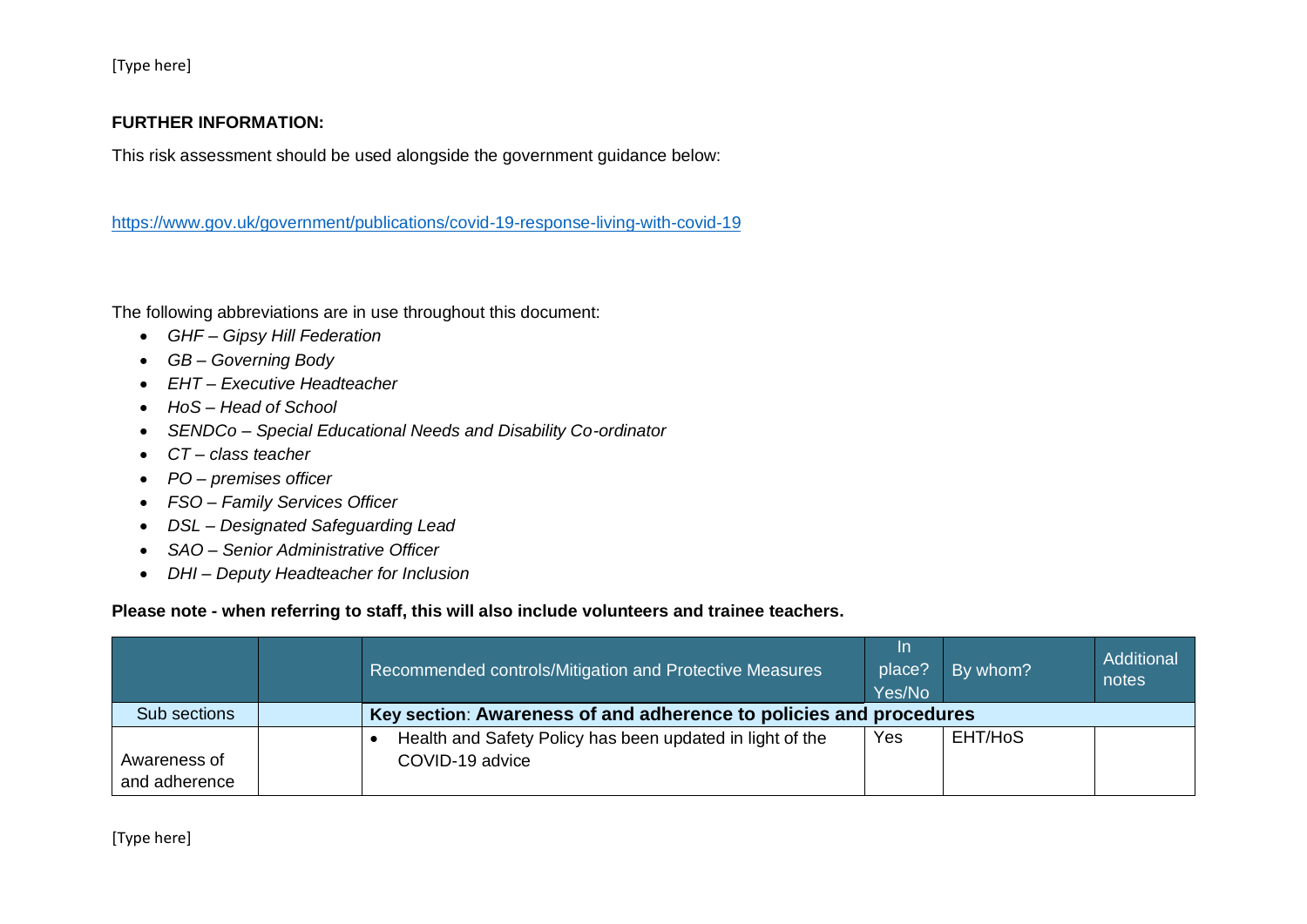| to policies and | All staff, pupils and volunteers are aware of all relevant                                                              |  |
|-----------------|-------------------------------------------------------------------------------------------------------------------------|--|
| procedures      | policies and procedures including, but not limited to, the                                                              |  |
|                 | following:                                                                                                              |  |
|                 | <b>Health and Safety Policy</b>                                                                                         |  |
|                 | <b>First Aid Policy</b>                                                                                                 |  |
|                 | All staff have regard to all relevant guidance and legislation<br>$\bullet$                                             |  |
|                 | including, but not limited to, the following:                                                                           |  |
|                 | The Reporting of Injuries, Diseases and Dangerous                                                                       |  |
|                 | <b>Occurrences Regulations (RIDDOR) 2013</b>                                                                            |  |
|                 | The Health Protection (Notification) Regulations                                                                        |  |
|                 | 2010                                                                                                                    |  |
|                 | Public Health England (PHE) (2017) 'Health<br>$\overline{\phantom{a}}$                                                  |  |
|                 | protection in schools and other childcare facilities'                                                                   |  |
|                 | DfE and PHE (2020) 'COVID-19: guidance for                                                                              |  |
|                 | educational settings'                                                                                                   |  |
|                 | The relevant staff receive any necessary training that helps<br>٠                                                       |  |
|                 | minimise the spread of infection.                                                                                       |  |
|                 | The school keeps up-to-date with advice issued by, but not                                                              |  |
|                 | limited to, the following:                                                                                              |  |
|                 | DfE; NHS; Department of Health and Social Care;                                                                         |  |
|                 | PHE, Lambeth and Southwark local authorities.                                                                           |  |
|                 | Staff are made aware of the school's infection control                                                                  |  |
|                 | procedures in relation to coronavirus including access to                                                               |  |
|                 | Lateral Flow Device testing (see more details at the end of                                                             |  |
|                 | the risk assessment)                                                                                                    |  |
|                 | Parents are made aware of the school's infection control                                                                |  |
|                 | procedures in relation to coronavirus via text, letter and<br>school website- they are informed that they must not send |  |
|                 | their child to school if they have coronavirus (COVID-19)                                                               |  |
|                 | symptoms, or have tested positive in the last 10 days. In                                                               |  |
|                 | these circumstances the parents/carers should call the                                                                  |  |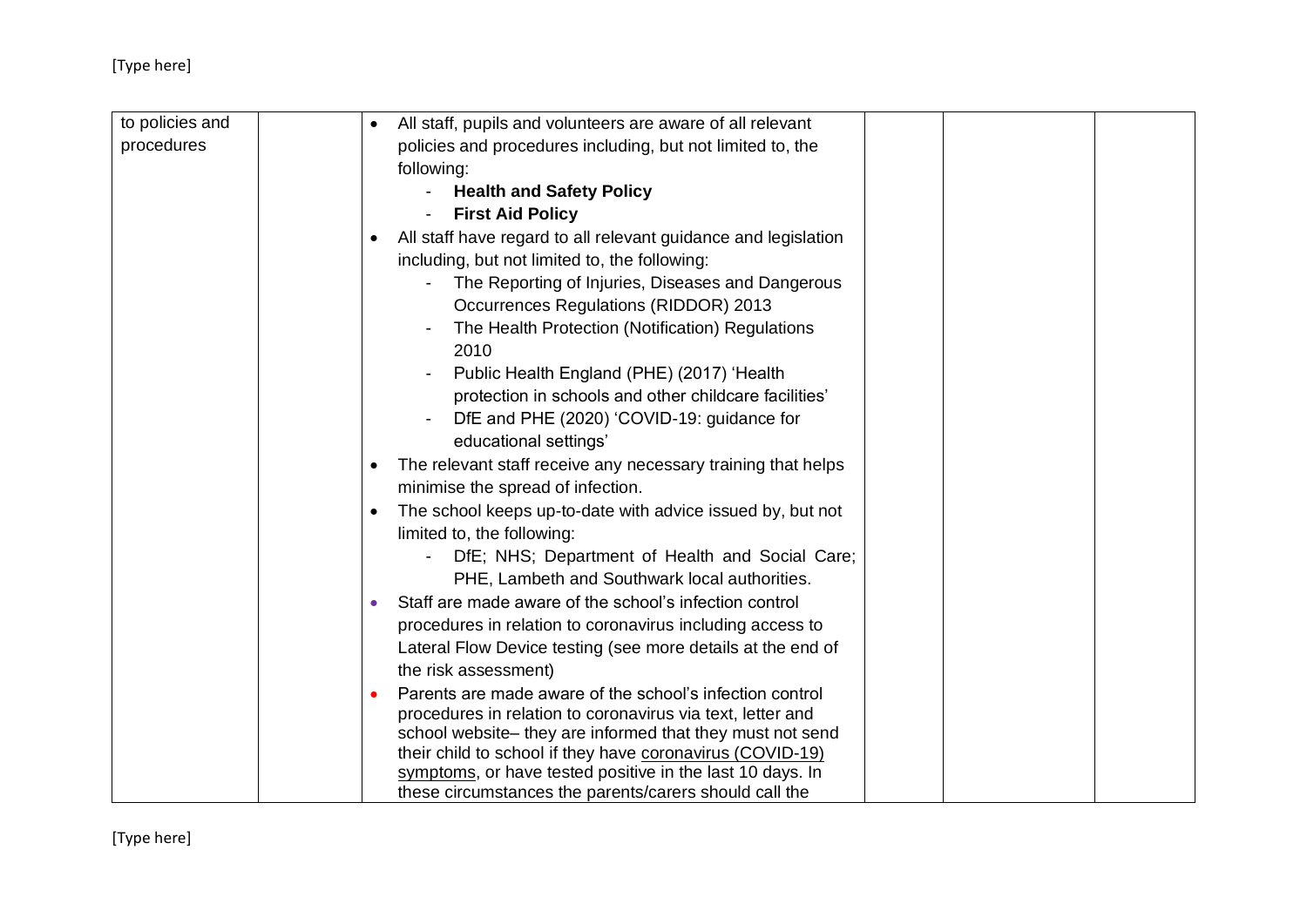|                                    | school to inform the school of this and that they will be<br>following the national Stay at Home guidance. In all GHF<br>schools this will be achieved through repeat texts and emails<br>home, use of GHF website and school notice boards, where<br>possible materials to be available in most commonly spoken<br>languages in school community. Where there are concerns<br>around compliance / understanding, FSOs/SLT will make<br>direct contact.<br>Pupils are made aware of the school's infection control<br>procedures in relation to coronavirus and are informed that<br>they must tell a member of staff if they begin to feel unwell.<br>In all GHF schools this is achieved through class teaching,<br>circle times, virtual assemblies, adult re-enforcement and<br>modelling. All to be repeated regularly, and reinforced |     |         |  |
|------------------------------------|---------------------------------------------------------------------------------------------------------------------------------------------------------------------------------------------------------------------------------------------------------------------------------------------------------------------------------------------------------------------------------------------------------------------------------------------------------------------------------------------------------------------------------------------------------------------------------------------------------------------------------------------------------------------------------------------------------------------------------------------------------------------------------------------------------------------------------------------|-----|---------|--|
|                                    | communicated clearly to parents and staff. This is included<br>in information about infection control procedures as<br>described above, and is monitored by school staff at entry<br>points to the school for pupils using face masks for travelling<br>to school.<br>The Staff and Volunteer Confidentiality Policy and Pupil<br>Confidentiality Policy are followed at all times – this includes<br>withholding the names of staff, volunteers and pupils with<br>either confirmed or suspected cases of coronavirus.                                                                                                                                                                                                                                                                                                                     |     |         |  |
| Sub sections                       | <b>Key section: Prevention</b>                                                                                                                                                                                                                                                                                                                                                                                                                                                                                                                                                                                                                                                                                                                                                                                                              |     |         |  |
| Minimise contact                   | Pupils, staff and other adults do not come into the school if                                                                                                                                                                                                                                                                                                                                                                                                                                                                                                                                                                                                                                                                                                                                                                               | Yes | HoS/SAO |  |
| with individuals<br>who are unwell | they have coronavirus (COVID-19) symptoms, or have<br>tested positive in at least the last 10 days, and anyone                                                                                                                                                                                                                                                                                                                                                                                                                                                                                                                                                                                                                                                                                                                              |     |         |  |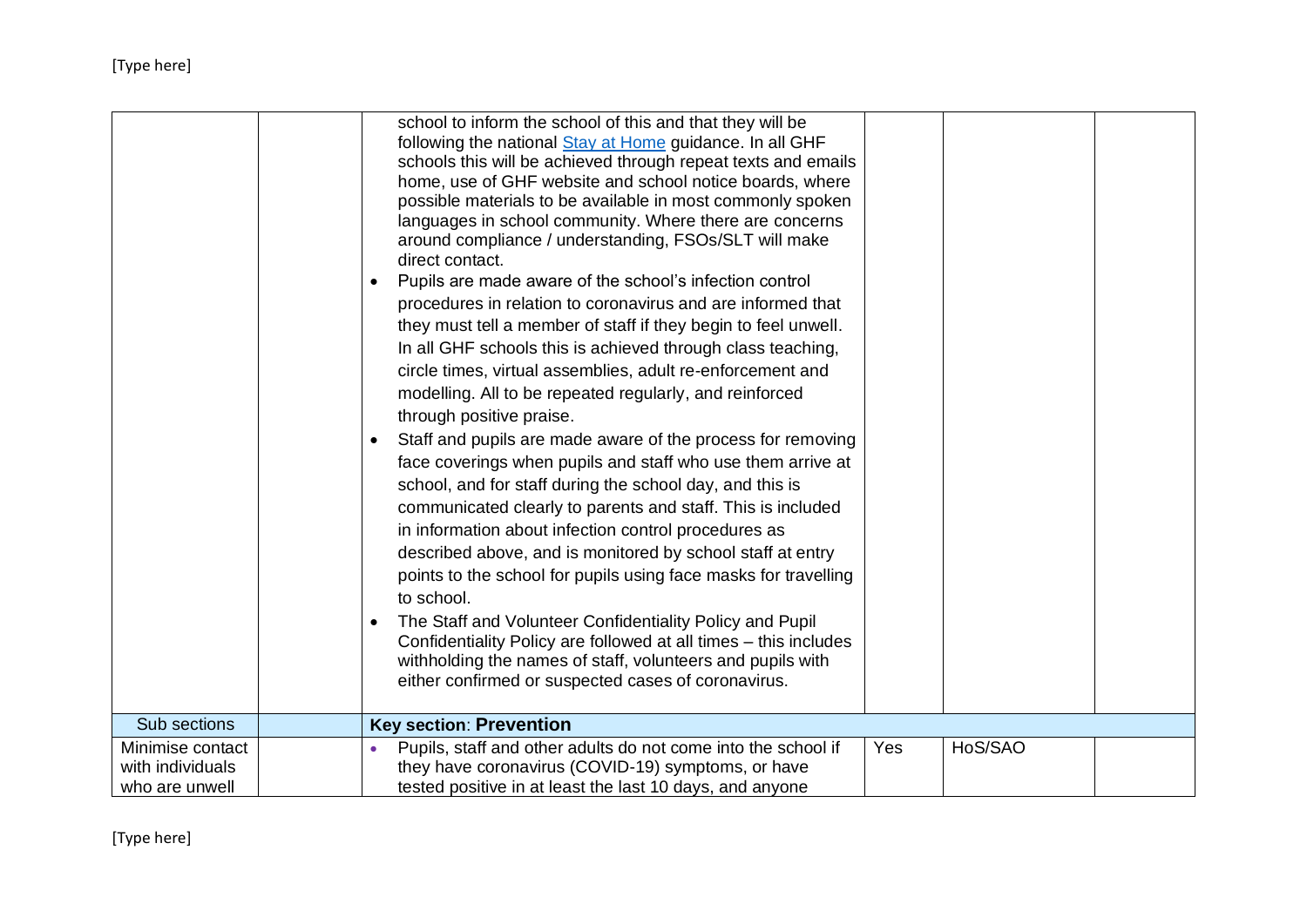| with COVID-19<br>symptoms | developing those symptoms during the school day is sent<br>home. Signage at entry points to the school makes this<br>clear. Staff are aware of the process and are reminded as<br>needed. Parents are reminded through use of website, text,<br>emails, signage and direct contract FSO / SLT as needed.<br>Any pupils or staff returning from abroad must follow<br>$\bullet$<br>government guidance regarding isolation periods/quarantine<br>rules when travelling to the UK where/when appropriate<br>If advised by local public health teams in response to an<br>$\bullet$<br>outbreak, the school will promote and staff will be<br>encouraged to engage with asymptomatic testing as<br>advised. In case of a positive LFD test, public health advice<br>regarding self-isolating will be followed.<br>If advised by local public health teams in response to an |  |
|---------------------------|--------------------------------------------------------------------------------------------------------------------------------------------------------------------------------------------------------------------------------------------------------------------------------------------------------------------------------------------------------------------------------------------------------------------------------------------------------------------------------------------------------------------------------------------------------------------------------------------------------------------------------------------------------------------------------------------------------------------------------------------------------------------------------------------------------------------------------------------------------------------------|--|
|                           | outbreak, details of asymptomatic testing available to<br>families and household members of primary-aged children to<br>be shared with all parents/carers. In case of a positive LFD<br>test, public health advice regarding self-isolating will be<br>followed.                                                                                                                                                                                                                                                                                                                                                                                                                                                                                                                                                                                                         |  |
|                           | If anyone in the school becomes unwell with Coronavirus<br>symptoms they are sent home and advised to follow<br>guidance.                                                                                                                                                                                                                                                                                                                                                                                                                                                                                                                                                                                                                                                                                                                                                |  |
|                           | School offices will maintain a log of isolation dates for pupils,<br>$\bullet$<br>with likely return dates. Pupils or school adults who are self-<br>isolating for 10 days because someone in their household<br>has tested positive will not be re-admitted to school earlier.                                                                                                                                                                                                                                                                                                                                                                                                                                                                                                                                                                                          |  |
|                           | School offices will maintain a log of isolation dates for staff<br>$\bullet$<br>and will share this with GHF HR                                                                                                                                                                                                                                                                                                                                                                                                                                                                                                                                                                                                                                                                                                                                                          |  |
|                           | Staff must supply isolation notes, medical certificates and<br>$\bullet$<br>any test results where applicable to the school office. These<br>will be scanned and sent to GHF HR to retain in HR files.                                                                                                                                                                                                                                                                                                                                                                                                                                                                                                                                                                                                                                                                   |  |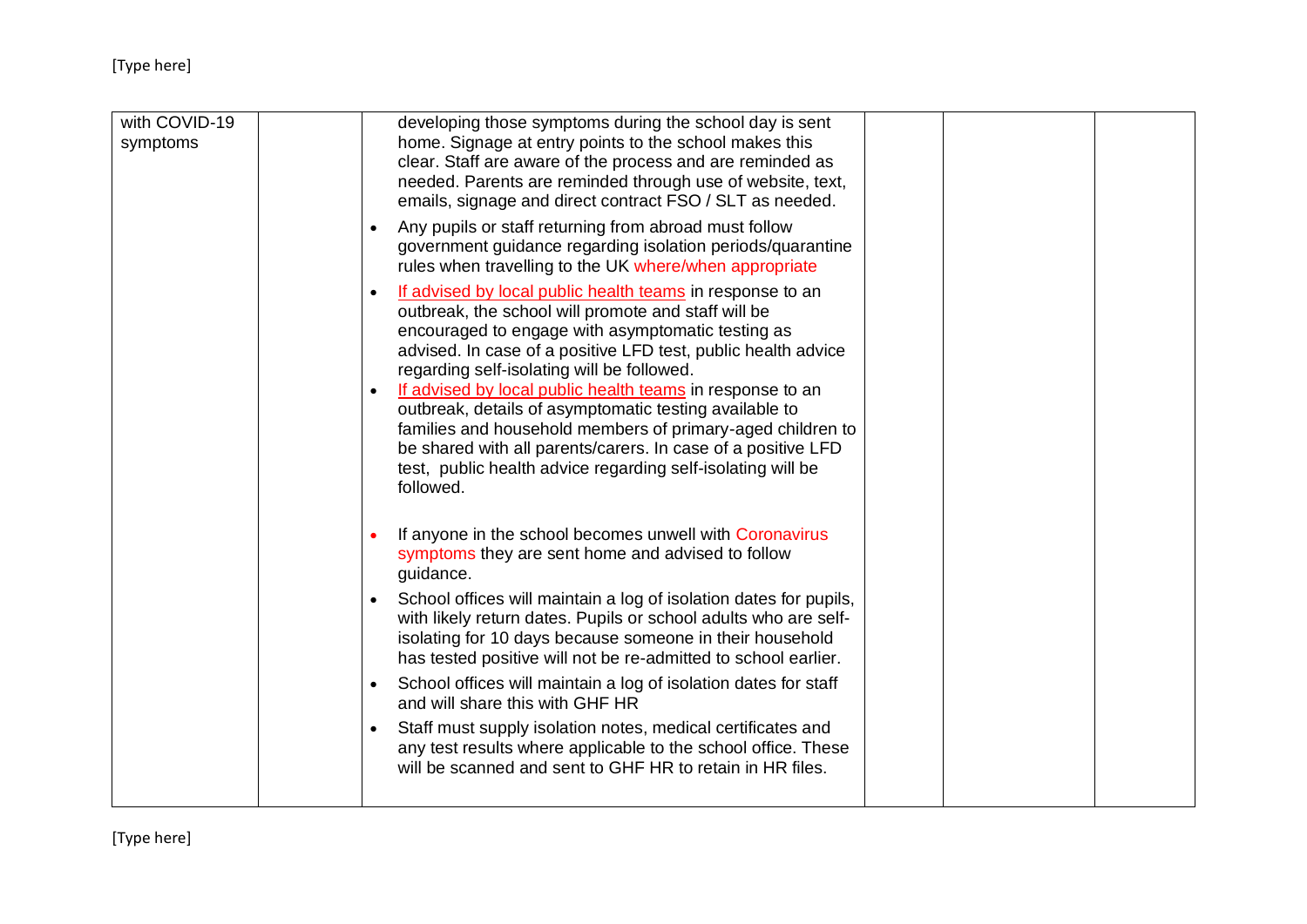| If a child is awaiting collection, they are moved, where<br>possible, to a room where they can be isolated behind a<br>closed door, depending on the age and needs of the child,<br>with appropriate adult supervision if required. A window<br>should be opened for ventilation. If it is not possible to<br>isolate them, they are moved to a well-ventilated area which<br>is at least 2 metres away from other people and where<br>others have access to PPE. The isolation room at Glenbrook<br>Primary School is the CPD room next to the main reception.<br>In the event this room is in use or multiple children are<br>waiting to be collected, the alternative area is the 'sensory'<br>room on the top floor. |
|--------------------------------------------------------------------------------------------------------------------------------------------------------------------------------------------------------------------------------------------------------------------------------------------------------------------------------------------------------------------------------------------------------------------------------------------------------------------------------------------------------------------------------------------------------------------------------------------------------------------------------------------------------------------------------------------------------------------------|
| If they need to go to the bathroom while waiting to be<br>collected, they should use a separate bathroom if possible.<br>The bathroom must be cleaned and disinfected using<br>standard cleaning products before being used by anyone<br>else. The identified toilet at Glenbrook School is the adjacent<br>toilet in the CPD room (for a small child $Rec - Y3$ ) or the<br>adult toilet nearest the large hall for an older child or adult.                                                                                                                                                                                                                                                                            |
| Everyone will wash their hands thoroughly for 20 seconds<br>with soap and running water or use hand sanitiser after any<br>contact with someone who is unwell. The area around the<br>person with symptoms must be cleaned with normal<br>household disinfectant after they have left to reduce the risk<br>of passing the infection on to other people.                                                                                                                                                                                                                                                                                                                                                                 |
| PPE will be worn by staff caring for the child while they await<br>$\bullet$<br>collection if a distance of 2 metres cannot be maintained<br>(such as for a very young child or a child with complex<br>needs).                                                                                                                                                                                                                                                                                                                                                                                                                                                                                                          |
| In an emergency, call 999 if someone is seriously ill or<br>injured or their life is at risk. Anyone with coronavirus<br>(COVID-19) symptoms should not visit the GP, pharmacy,<br>urgent care centre or a hospital.                                                                                                                                                                                                                                                                                                                                                                                                                                                                                                     |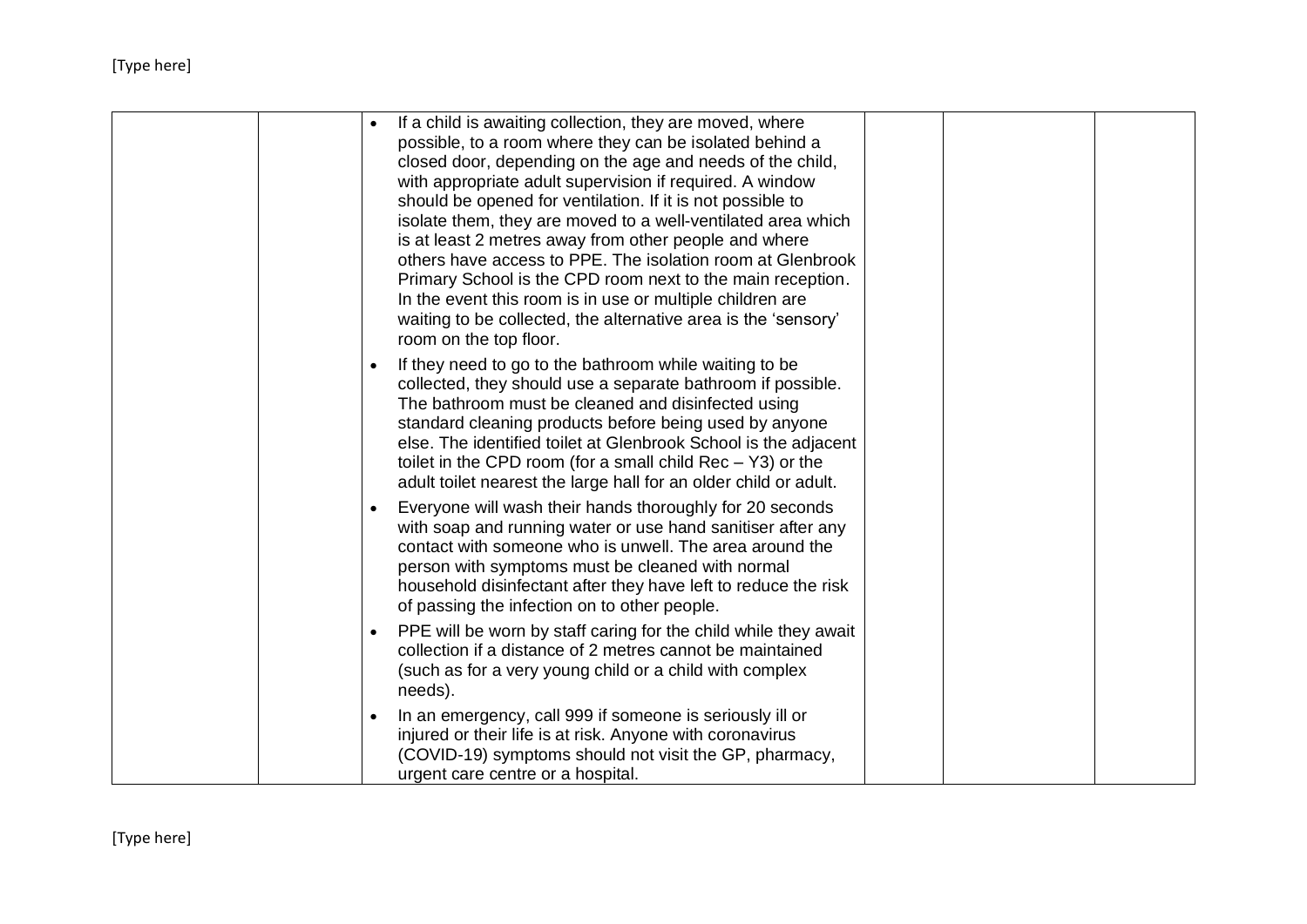|                               |  | Any members of staff who have helped someone with<br>symptoms and any pupils who have been in close contact<br>with them do not need to go home to self-isolate unless they<br>develop symptoms themselves (in which case, they should<br>arrange a test) or if the symptomatic person subsequently<br>tests positive (see below) and they have been requested to<br>do so by NHS Test & Trace and are not fully vaccinated and<br>are over 18 years and 6 months.<br>Any medication given to ease the unwell individual's<br>symptoms, e.g. paracetamol, is administered in accordance<br>with the Administration of Medicine on School Premises<br>Policy<br>Spillages of bodily fluids, e.g. respiratory and nasal<br>discharges, are cleaned up immediately.                                                                                                                                                                                                                              |     |        |  |
|-------------------------------|--|-----------------------------------------------------------------------------------------------------------------------------------------------------------------------------------------------------------------------------------------------------------------------------------------------------------------------------------------------------------------------------------------------------------------------------------------------------------------------------------------------------------------------------------------------------------------------------------------------------------------------------------------------------------------------------------------------------------------------------------------------------------------------------------------------------------------------------------------------------------------------------------------------------------------------------------------------------------------------------------------------|-----|--------|--|
| Good hand<br>hygiene practice |  | The School will ensure that pupils clean their hands<br>regularly, including when they arrive at school, when they<br>return from breaks, when they change rooms and before<br>and after eating.<br>Supervision of hand sanitiser use will take place due to risk<br>around ingestion. Younger pupils and pupils with complex<br>needs will continue to be helped to clean their hands<br>properly.<br>The school will build hand washing routines into school<br>culture, supported by behaviour expectations set out in the<br>school Behaviour Policy.<br>Pupils arriving at school wearing a face covering are<br>instructed not to touch the front of their face covering during<br>use or when removing them. They immediately wash their<br>hands on arrival, (or sanitise hands with alcohol based rub)<br>dispose of temporary face coverings in a covered bin or<br>place reusable face coverings in a plastic bag they take<br>home with them, and then wash their hands again (or | Yes | HoS/PO |  |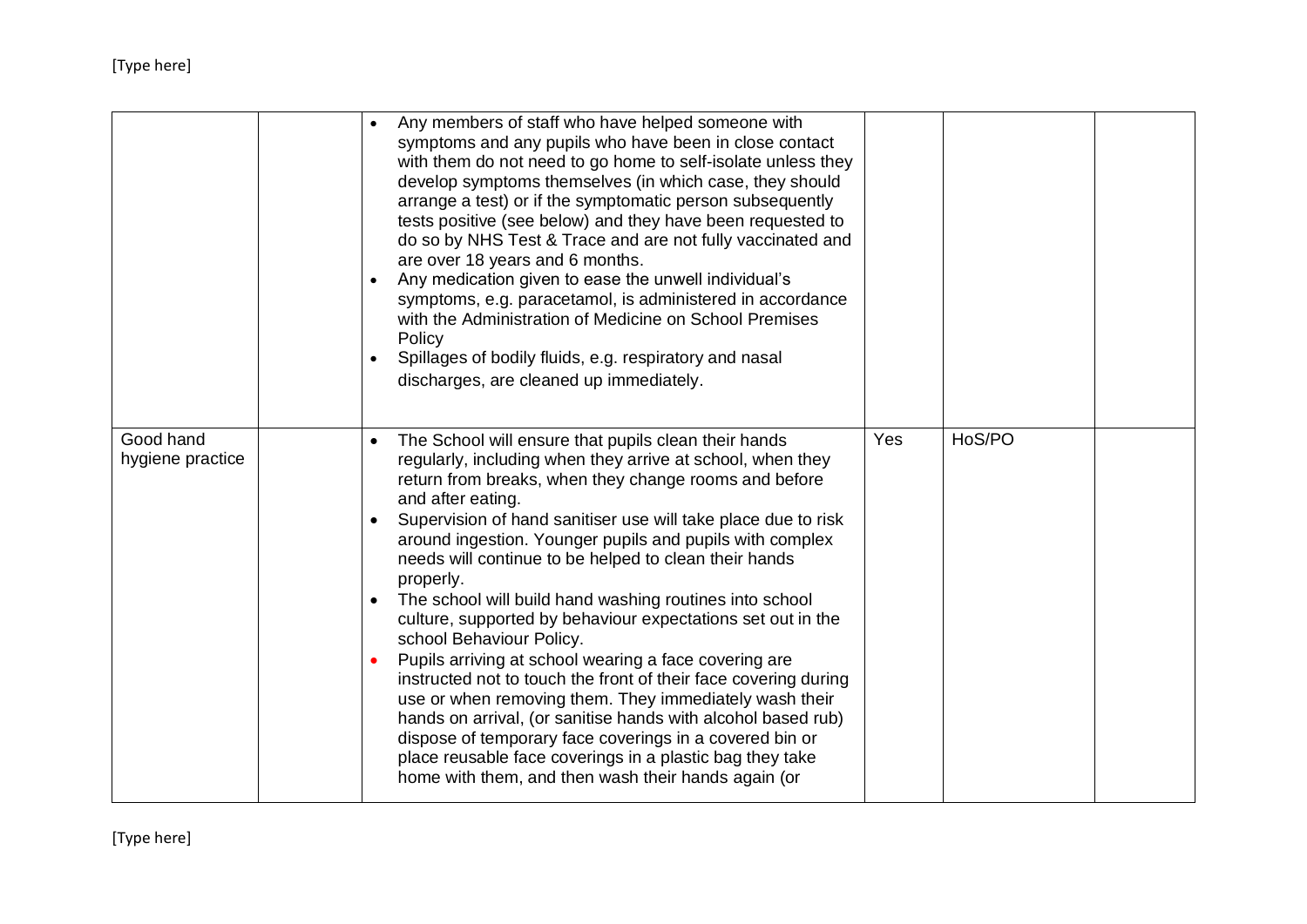|                             |  | sanitise hands with alcohol based rub) before heading to<br>their classroom.<br>Sufficient handwashing facilities are available. Where a sink<br>is not nearby, provide hand sanitisers in classrooms and<br>other learning environments                                                                                                                                     |     |               |  |
|-----------------------------|--|------------------------------------------------------------------------------------------------------------------------------------------------------------------------------------------------------------------------------------------------------------------------------------------------------------------------------------------------------------------------------|-----|---------------|--|
|                             |  | The school maintains adequate stock of soap, hand sanitiser<br>and paper towels. The PO is responsible for ensuring that<br>supplies are topped up at the start of the school day and<br>that dispensers are working properly. All staff are<br>responsible for advising the PO / school office if stock<br>appears to be running low at any point during the school<br>day. |     |               |  |
|                             |  | Lidded bins are provided for disposal of used paper towels<br>etc, and will be emptied regularly as needed. All staff are<br>responsible for alerting the PO if bins become too full at any<br>point.                                                                                                                                                                        |     |               |  |
| Good respiratory<br>hygiene |  | 'Catch it, bin it, kill it' approach continues to be very<br>important, suitable number of tissues and lidded bins<br>available in the school to support pupils and staff to follow<br>this routine. Pupils are reminded frequently, and adults<br>model correct behaviour.                                                                                                  | Yes | HoS/SENDCo/CT |  |
|                             |  | The school keeps sufficient stock of tissues. All adults are<br>responsible for alerting the school office if stock in any area<br>appears to be running low.                                                                                                                                                                                                                |     |               |  |
|                             |  | Younger pupils and those with complex needs are helped to<br>follow this guidance. Where appropriate, individual risk<br>assessments for pupils with complex needs will be written in<br>partnership with parents and the young person.                                                                                                                                      |     |               |  |
|                             |  | Risk assessments are used to identify pupils with complex<br>needs who struggle to maintain good respiratory hygiene, for<br>example those who spit uncontrollably or use saliva as a<br>sensory stimulant.                                                                                                                                                                  |     |               |  |
|                             |  | The e-Bug coronavirus (COVID-19) website contains free<br>resources for schools, including materials to encourage                                                                                                                                                                                                                                                            |     |               |  |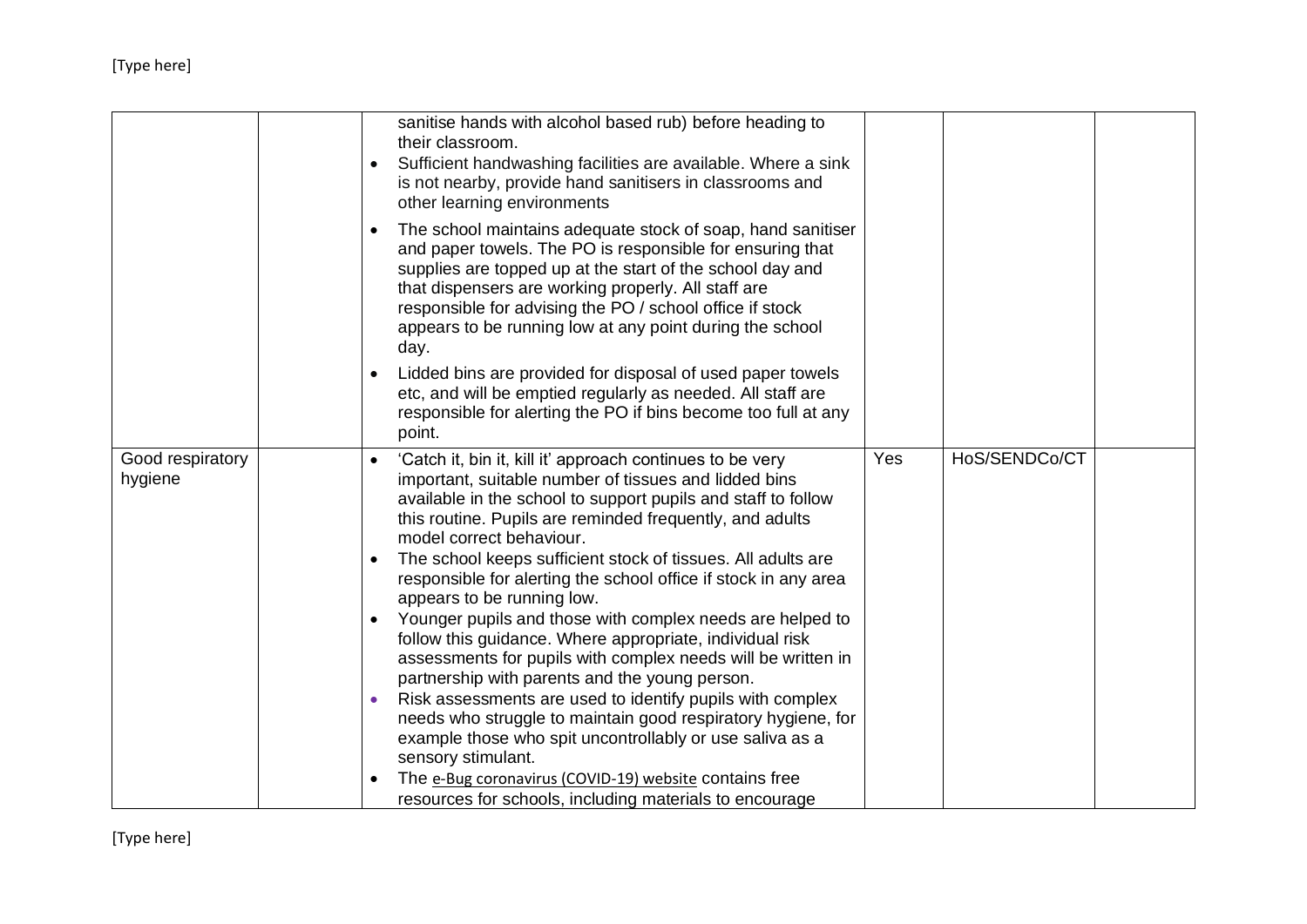|                          | good hand and respiratory hygiene, which staff in GHF<br>schools will use as needed.                                                                                                                                                                                                                                                                                                                                                                                                                                                                                                                                                                                                                                                                        |     |         |  |
|--------------------------|-------------------------------------------------------------------------------------------------------------------------------------------------------------------------------------------------------------------------------------------------------------------------------------------------------------------------------------------------------------------------------------------------------------------------------------------------------------------------------------------------------------------------------------------------------------------------------------------------------------------------------------------------------------------------------------------------------------------------------------------------------------|-----|---------|--|
| Increased<br>ventilation | Good ventilation is important, and should be maximised<br>wherever possible by opening windows, and propping open<br>doors, as long as they are not fire doors, where it is safe to do<br>SO.                                                                                                                                                                                                                                                                                                                                                                                                                                                                                                                                                               | Yes | HoS, PO |  |
|                          | Ventilation to ensure constant air flow throughout the day<br>will be maintained in all shared spaces, including<br>classrooms. Additional ventilation by fully opening windows<br>and doors to create a draft over a sustained period of time<br>will be created at all times where pupils are e.g. out to<br>play/lunch. Relaxation around uniform/dress code rules are<br>in place to support staff and pupils to be adequately dressed<br>during the colder months.                                                                                                                                                                                                                                                                                     |     |         |  |
|                          | In Glenbrook school this is achieved by:-<br>Ensuring all classroom windows and windows in<br>$\circ$<br>common areas, toilets, offices and staff rooms<br>are opened in the morning by the premises<br>officer, or other designated member of staff<br>To ensure site security at the end of the school<br>$\circ$<br>day, Glenbrook has made the following<br>arrangements to ensure windows are closed:<br>PO/Class teachers to be responsible for<br>ensuring classroom windows are shut<br>SLT, FSO, SENDCO and office staff<br>$\blacksquare$<br>responsible for ensuring office windows<br>are shut.<br>Cleaning staff to check windows shut<br>$\blacksquare$<br>when carry out evening clean of the<br>school<br>Regular reminders given to staff. |     |         |  |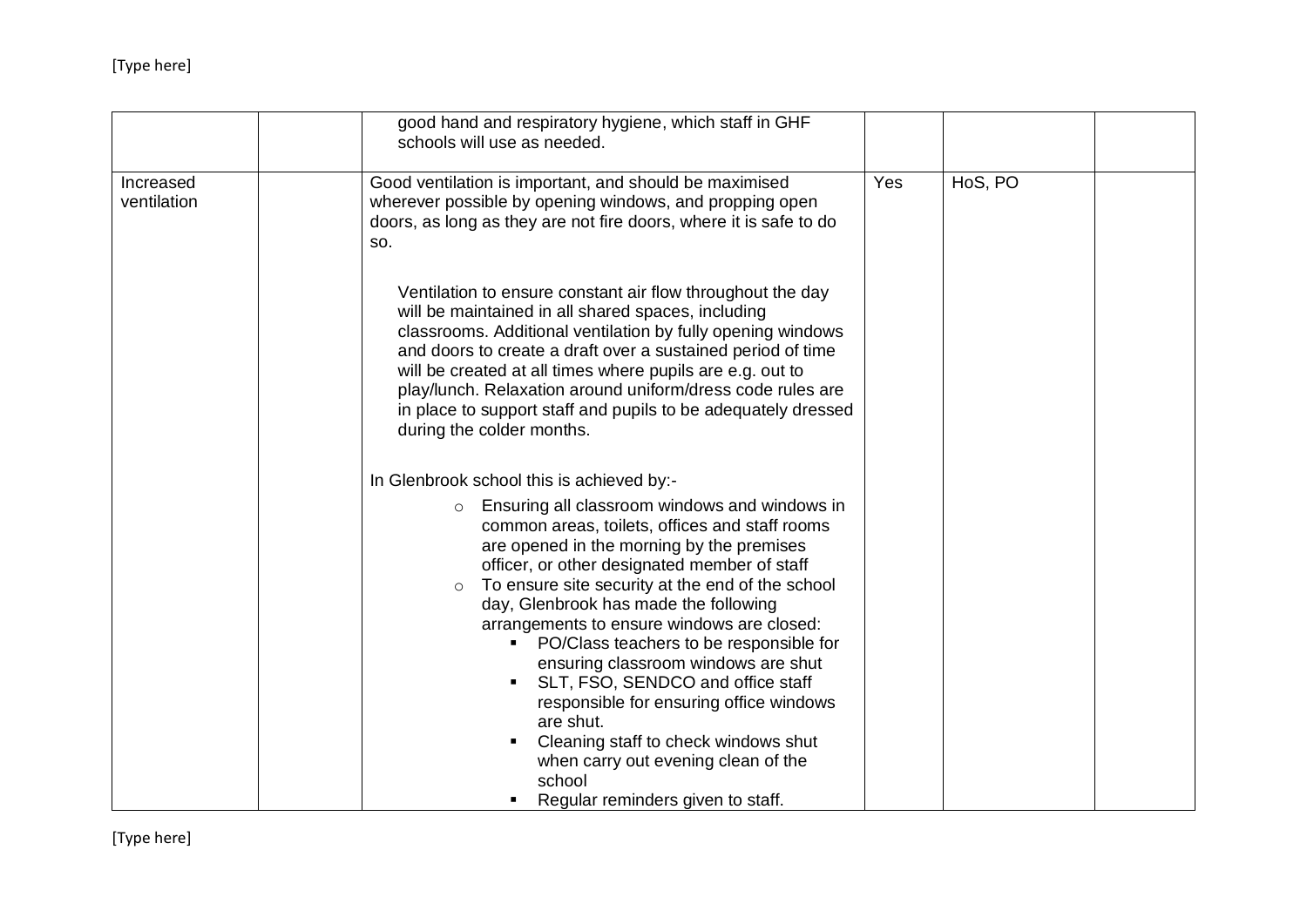|                      | Staff have posters in class to help them use the in-built CO2<br>monitors to judge when to ventilate classrooms and to be<br>able to maintain a comfortable temperature at the same<br>time.                                                                                                                                                                                                                                                                                                                                                                                                                                                                                                                                                                                                                                                                                                                                                                                                                                                                                                                                                                                                                                  |     |                                                            |  |
|----------------------|-------------------------------------------------------------------------------------------------------------------------------------------------------------------------------------------------------------------------------------------------------------------------------------------------------------------------------------------------------------------------------------------------------------------------------------------------------------------------------------------------------------------------------------------------------------------------------------------------------------------------------------------------------------------------------------------------------------------------------------------------------------------------------------------------------------------------------------------------------------------------------------------------------------------------------------------------------------------------------------------------------------------------------------------------------------------------------------------------------------------------------------------------------------------------------------------------------------------------------|-----|------------------------------------------------------------|--|
| Enhanced<br>cleaning | Spillages of bodily fluids, e.g. respiratory and nasal<br>discharges, are cleaned up immediately in line with the<br>infection control section of the Health and Safety Policy<br>Cleaners are employed by the school to carry out daily,<br>thorough cleaning that follows national guidance and is<br>compliant with the COSHH Policy and the Health and Safety<br>Policy.<br>Enhanced cleaning to be undertaken where required, and as<br>requested by the HoS / PO - advice about enhanced<br>cleaning protocols is sought from the local health team.<br>Schools short of cleaning product supplies, should email<br>DfE-CovidEnquiries.COMMERCIAL@education.gov.uk<br>The PO and HoS monitor the cleaning standards of school<br>cleaning contractors and liaises with EHT to commission any<br>additional measures required with regards to managing the<br>spread of coronavirus.<br>The PO / HoS will carry out and log routine inspections and<br>spot checks. However, ALL staff are expected to be<br>mindful of the need for thorough cleaning and should<br>immediately alert the HoS if they have any concerns.<br>Regular meetings with the cleaning contractors to monitor<br>service provision will be held | Yes | HoS/PO/CT/<br>support staff /<br>extended<br>services team |  |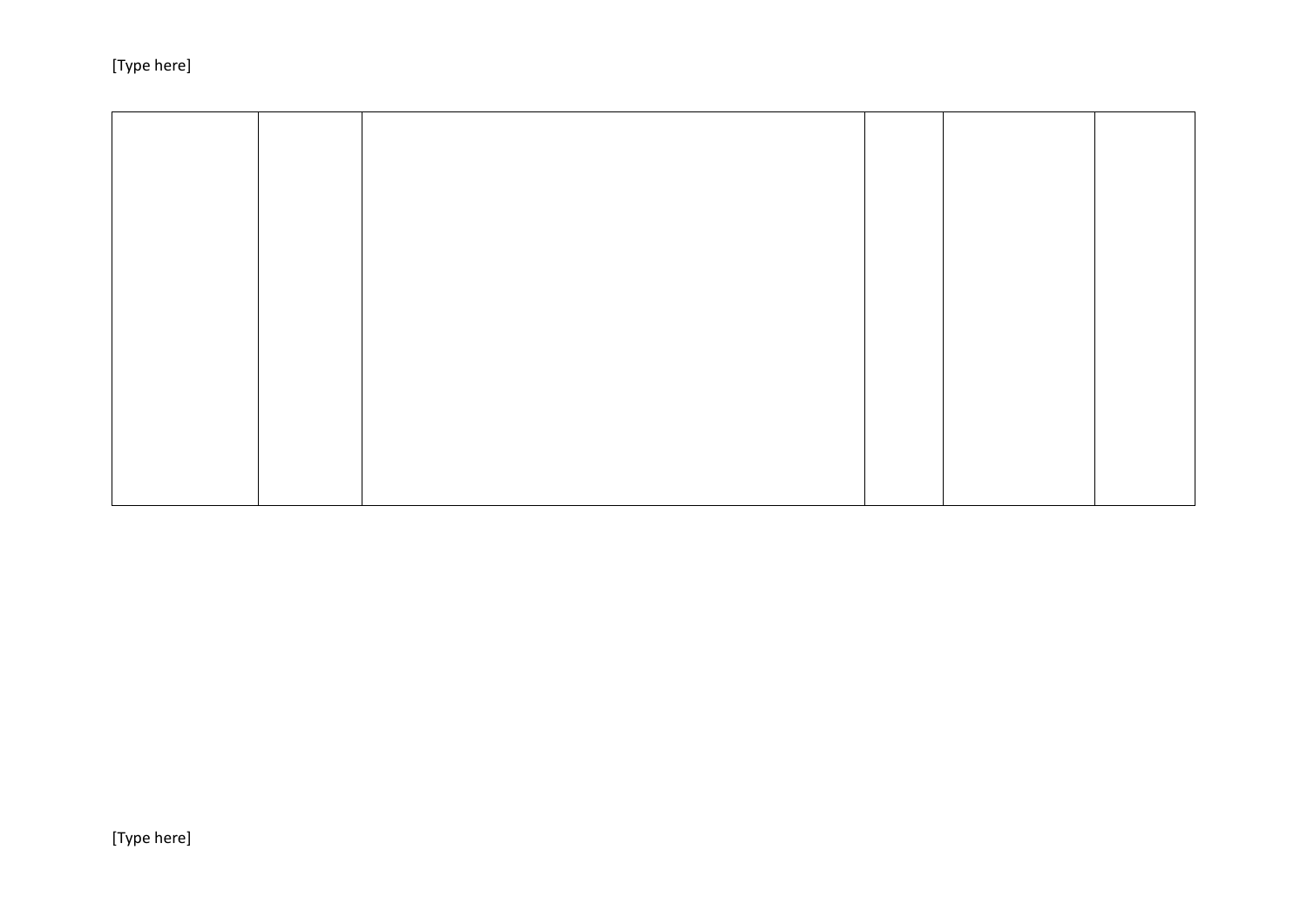| Where there is<br>high community<br>transmission,<br>outbreaks or a<br>variant of<br>concern, contact<br>between staff /<br>pupils and<br>visitors will be<br>minimised |  | Contact between classes/year groups to be minimised<br>wherever possible and where it will not have a detrimental<br>impact on the educational provision for pupils. Levels of<br>community transmission and any concerns regarding local<br>variants will be taken into consideration when making<br>decisions that impacts contact between classes/year groups.                                                                                                                                                                                                                                                                                                                                                                                           | Yes | HoS / EHT /<br>Extended<br><b>Services</b><br>Manager / DSL /<br><b>CT</b> |  |
|-------------------------------------------------------------------------------------------------------------------------------------------------------------------------|--|-------------------------------------------------------------------------------------------------------------------------------------------------------------------------------------------------------------------------------------------------------------------------------------------------------------------------------------------------------------------------------------------------------------------------------------------------------------------------------------------------------------------------------------------------------------------------------------------------------------------------------------------------------------------------------------------------------------------------------------------------------------|-----|----------------------------------------------------------------------------|--|
|                                                                                                                                                                         |  | Where there are concerns regarding outbreaks within the<br>school or high levels of local community transmission, adults<br>will be requested to avoid close face to face contact and<br>minimise time spent within 1 metre of anyone.                                                                                                                                                                                                                                                                                                                                                                                                                                                                                                                      |     |                                                                            |  |
|                                                                                                                                                                         |  | Where there are concerns regarding outbreaks within the<br>school or high levels of local community transmission, adults<br>(staff and visitors unless exempt) will be requested to wear<br>face coverings in the following situations: where social<br>distancing between adults isn't possible; when moving<br>around the schools; and when using communal areas<br>including toilets, staff rooms etc. In the staff room, a<br>communal area where use of face coverings may be<br>reduced due to the consumption of food and drink,<br>adherence to additional mitigation will be required: sticking<br>to the maximum number of staff allowed in the staff room<br>area at any one time, 2m+ social distancing, good levels of<br>through ventilation. |     |                                                                            |  |
|                                                                                                                                                                         |  | Large inside gatherings such as whole school, whole key<br>stage (in the larger schools) or large assemblies will be<br>avoided and assemblies will be delivered in smaller groups<br>or are held outside where possible where there are concerns<br>regarding high levels of transmission within the school.<br>Levels of community transmission and any concerns<br>regarding local variants will be taken into consideration<br>when making decisions that impacts contact between<br>classes/year groups.                                                                                                                                                                                                                                               |     |                                                                            |  |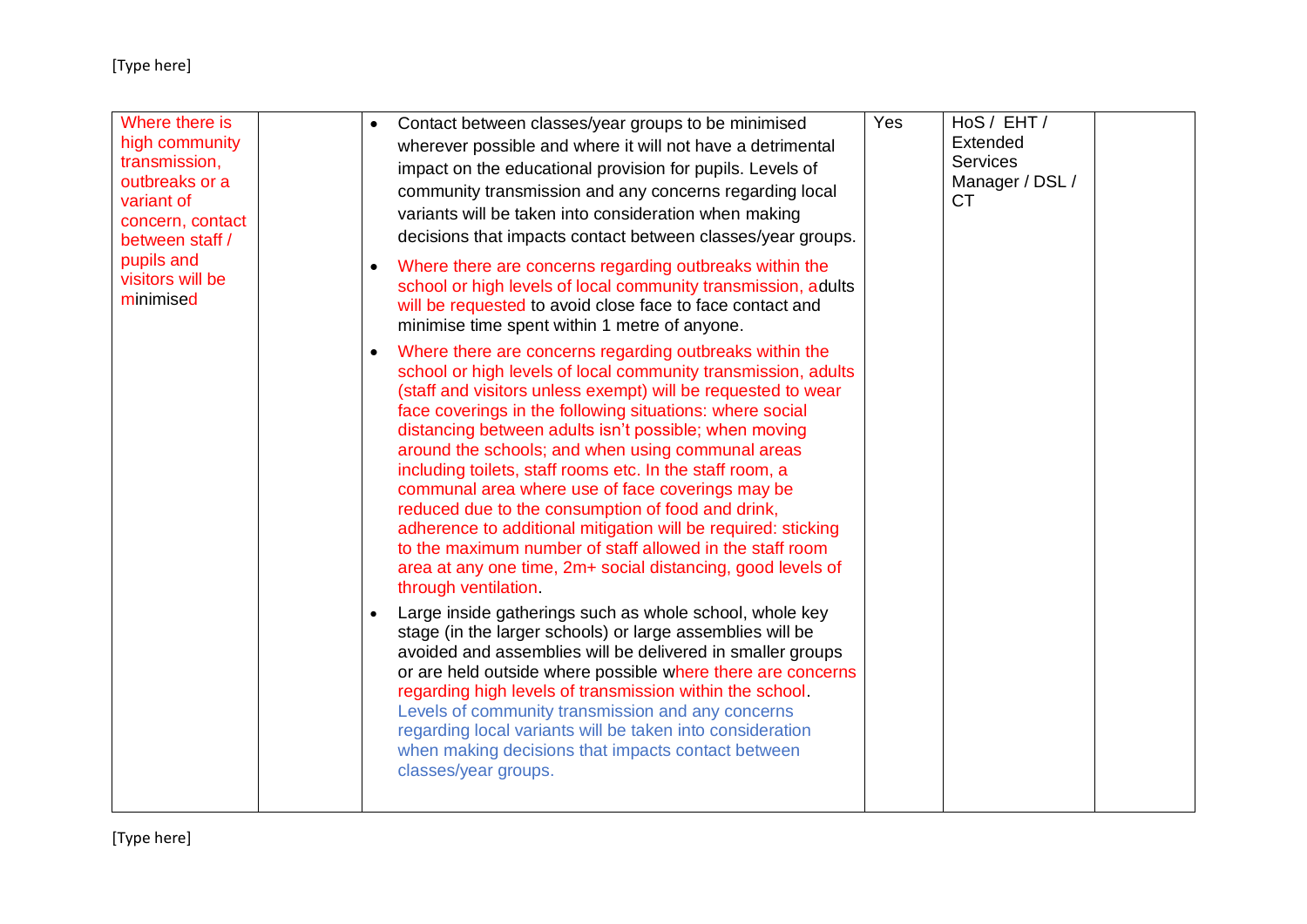|  | Where appropriate, if advised by local<br>$\circ$                                                                                                                                                                                                                                                                            |  |
|--|------------------------------------------------------------------------------------------------------------------------------------------------------------------------------------------------------------------------------------------------------------------------------------------------------------------------------|--|
|  | public health teams additional mitigation will                                                                                                                                                                                                                                                                               |  |
|  | be put in place. These might include:                                                                                                                                                                                                                                                                                        |  |
|  | Plan for lessons or activities which keeps<br>$\circ$<br>movement around the school site to a minimum;                                                                                                                                                                                                                       |  |
|  | Maximise the number of lessons or classroom<br>$\Omega$<br>activities which could take place outdoors;                                                                                                                                                                                                                       |  |
|  | Break times (including lunch) staggered so that<br>$\circ$<br>all pupils are not moving around the school at the<br>same time;                                                                                                                                                                                               |  |
|  | Drop-off and collection times staggered and<br>$\circ$<br>communicated to parents;                                                                                                                                                                                                                                           |  |
|  | Use of staff rooms has limited occupancy<br>$\Theta$                                                                                                                                                                                                                                                                         |  |
|  | Use of offices considered to support social<br>$\circ$<br>distancing and additional mitigations are in place<br>such as perspex screens.                                                                                                                                                                                     |  |
|  | Opportunities for parents to engage in key events<br>$\bullet$<br>communicated on an event-by-event basis                                                                                                                                                                                                                    |  |
|  | Minimise on-site visitors and ensure that there is a clear<br>$\bullet$<br>educational, safeguarding or welfare purpose to any visit.<br>Any visitor coming on site where additional mitigations are in<br>place must be agreed by the headteacher.                                                                          |  |
|  | Ensure staff meetings and staff briefings allow for<br>$\bullet$<br>appropriate distancing and mitigation. Virtual platforms can<br>continue to be used in case of outbreaks, high community<br>transmission levels and where wider access is needed and<br>therefore appropriate mitigation measures cannot be<br>achieved. |  |
|  | Key contractors (catering, cleaning and wraparound care<br>$\bullet$<br>provision) are made fully aware of the school's risk<br>assessment by the PO / HoS / Extended Services Manager.                                                                                                                                      |  |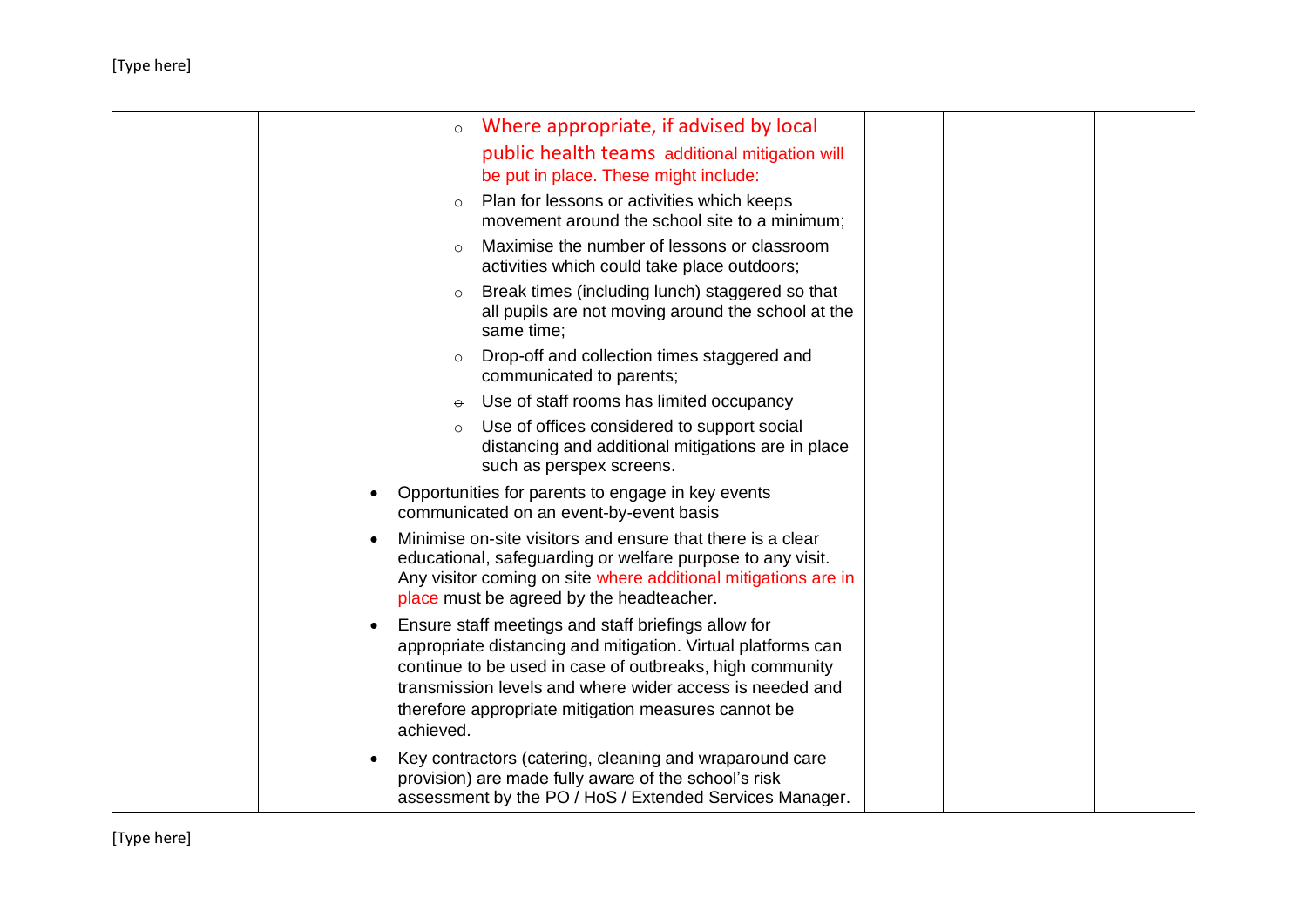|  | Their risk assessments are also shared with and agreed by<br>the school.<br>Visitors to the site, such as contractors, local authority<br>$\bullet$<br>employees and health employees to be fully briefed on the<br>school's arrangements and follow site guidance |  |  |
|--|--------------------------------------------------------------------------------------------------------------------------------------------------------------------------------------------------------------------------------------------------------------------|--|--|
|  |                                                                                                                                                                                                                                                                    |  |  |
|  |                                                                                                                                                                                                                                                                    |  |  |
|  |                                                                                                                                                                                                                                                                    |  |  |
|  |                                                                                                                                                                                                                                                                    |  |  |
|  |                                                                                                                                                                                                                                                                    |  |  |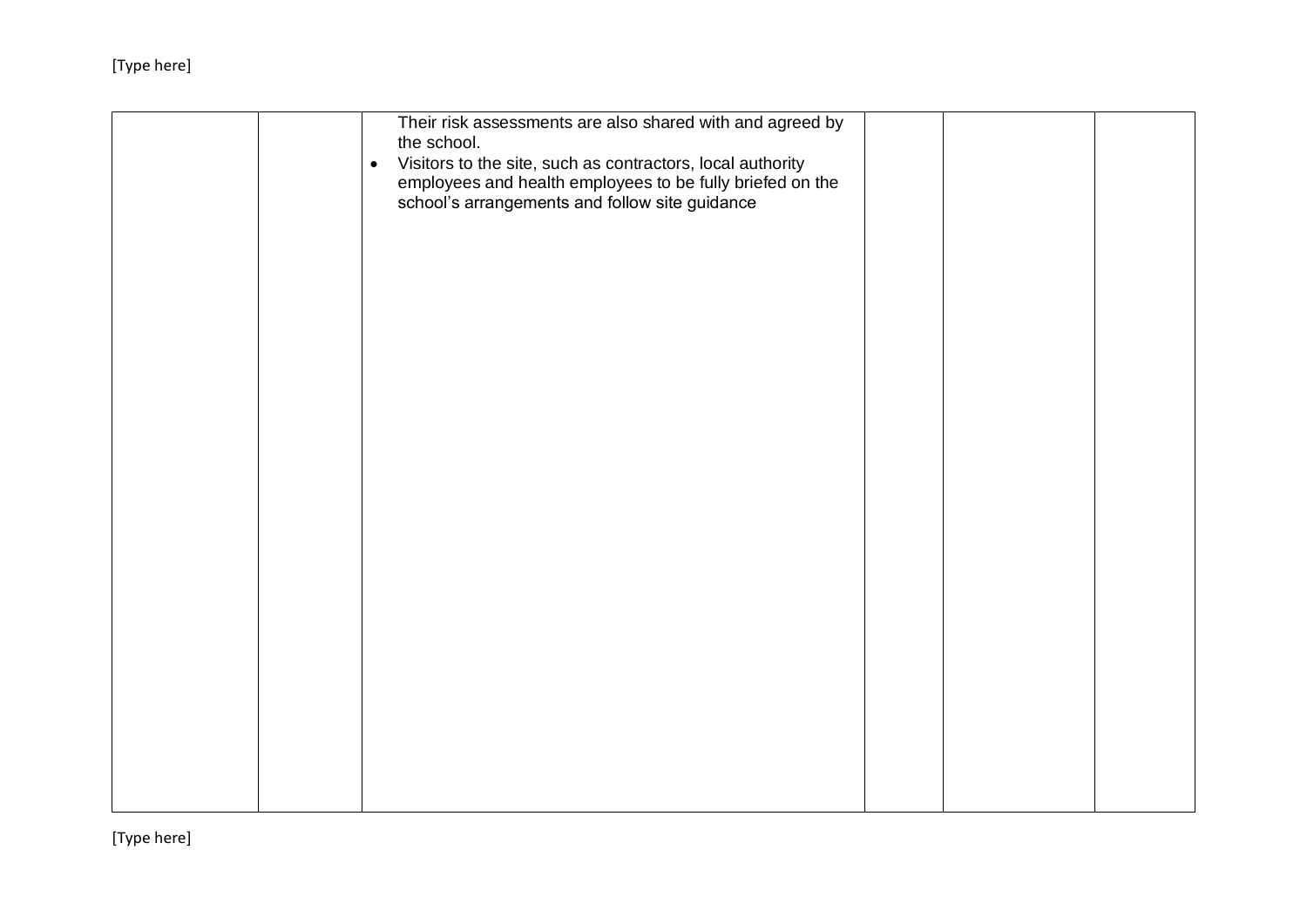| Use of PPE     | The majority of staff in education settings will not require<br>PPE beyond what they would normally need for their work.<br>PPE is only needed in a very small number of cases,<br>including:<br>where an individual child or young person<br>$\circ$<br>becomes ill with coronavirus (COVID-19)<br>symptoms while at schools, and only then if a<br>distance of 2 metres cannot be maintained<br>where a child or young person already has<br>$\circ$<br>routine intimate care needs that involves the use<br>of PPE, in which case the same PPE should<br>continue to be used<br>Individual risk assessments to be put in place for<br>children with intimate care or medical needs that<br>require the use of PPE. These will be written and<br>shared with parents and the young person.                                                                                                                   | Yes | HoS / SENDCo |  |
|----------------|----------------------------------------------------------------------------------------------------------------------------------------------------------------------------------------------------------------------------------------------------------------------------------------------------------------------------------------------------------------------------------------------------------------------------------------------------------------------------------------------------------------------------------------------------------------------------------------------------------------------------------------------------------------------------------------------------------------------------------------------------------------------------------------------------------------------------------------------------------------------------------------------------------------|-----|--------------|--|
| Sub sections   | Key section: Response to Infection                                                                                                                                                                                                                                                                                                                                                                                                                                                                                                                                                                                                                                                                                                                                                                                                                                                                             |     |              |  |
| Test and trace | NHS Test and Trace process to be followed and contact will<br>be made with local Public Health England health protection<br>team as per the most up-to-date guidance from the local<br>team and the London Coronavirus Response Cell (LCRC).<br>Staff members and parents/carers understand that they will<br>need to be ready and willing to:<br>book a test if they are displaying symptoms or if they<br>$\circ$<br>have had a positive LFD test result (or two void<br>LFD tests). Staff and pupils must not come into the<br>school if they have symptoms or have had had a<br>positive LFD test result (or two void LFD tests),<br>and must be sent home to self-isolate if they develop<br>them in school. A positive LFD test (or two voids)<br>leads to: a) staff member and their household (if<br>they are not fully vaccinated and are over 18<br>years and 6 months) isolating; b) close contacts | Yes | <b>HoS</b>   |  |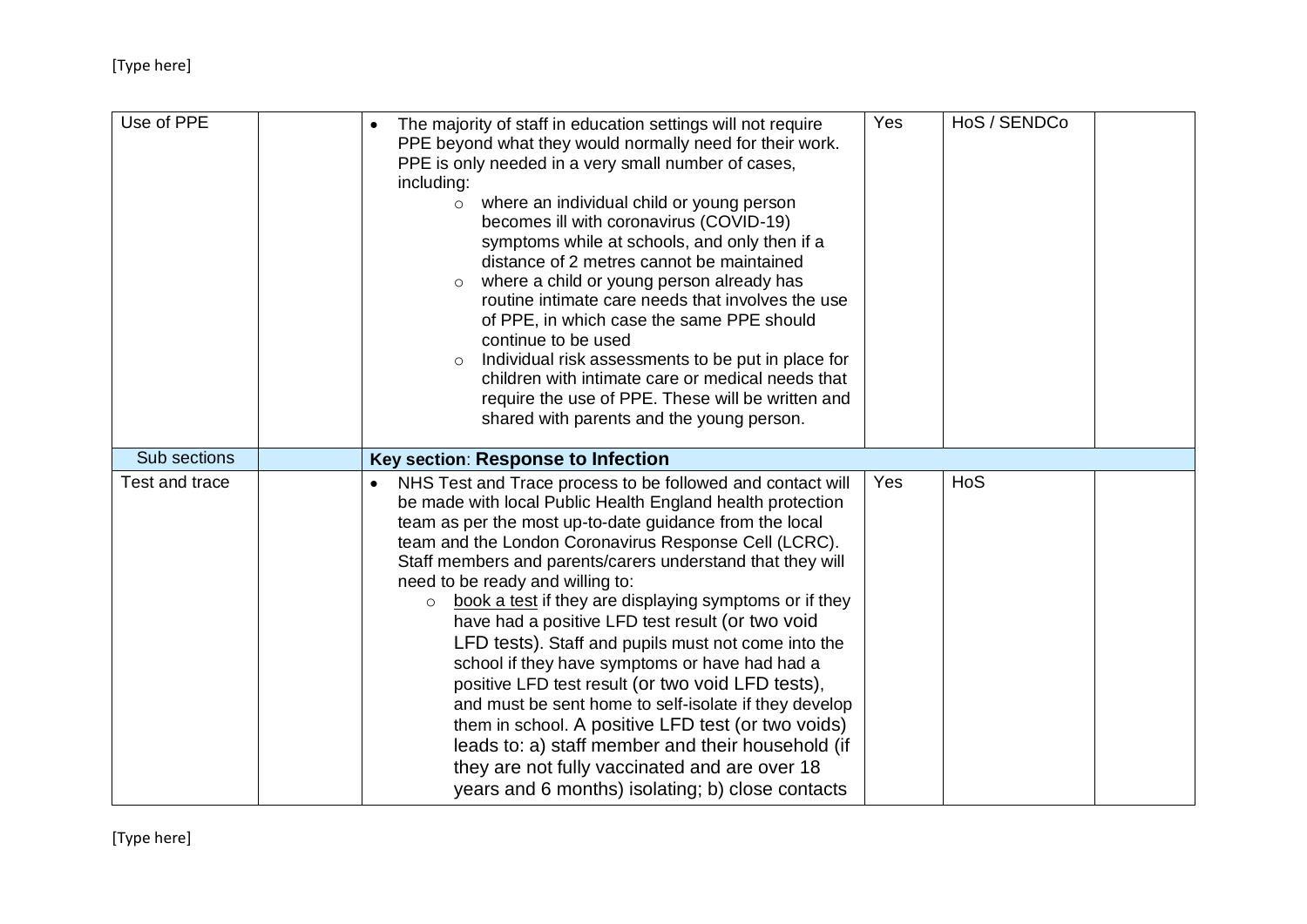| who have not been fully vaccinated and are over<br>18 years and 6 months self-isolate including<br>anyone who has been in close contact in the<br>period starting 48 hours before positive LFD<br>test. Staff member with positive LFD test books<br>PCR. If PCR test = negative, close contacts and                                                                                                                                                                                                                                                                                              |
|---------------------------------------------------------------------------------------------------------------------------------------------------------------------------------------------------------------------------------------------------------------------------------------------------------------------------------------------------------------------------------------------------------------------------------------------------------------------------------------------------------------------------------------------------------------------------------------------------|
| member of staff can stop self-isolation.<br>All pupils can be tested, including children under 5,<br>$\circ$<br>but children aged 11 and under will need to be<br>helped by their parents/carers if using a home testing<br>kit<br>provide details of anyone they have been in close<br>$\circ$<br>contact with if they were to test positive for<br>coronavirus (COVID-19) or if asked by NHS Test &                                                                                                                                                                                             |
| Trace<br>self-isolate if they have been in close contact with<br>$\circ$<br>someone who tests positive for coronavirus (COVID-<br>19) or if anyone in their household develops<br>symptoms of coronavirus (COVID-19) if they are not<br>fully vaccinated and are over 18 years and 6 months<br>A small number of home testing kits available to be given<br>$\bullet$<br>directly to parents/carers collecting a child who has<br>developed symptoms at school or staff who have developed<br>symptoms at schools, where providing a test will increase<br>the likelihood of them getting tested. |
| Staff are required to book the first possible test that they can<br>$\bullet$<br>access and inform their Head of School of the result as soon<br>as they receive it.<br>Parent code of conduct states that parents must access a<br>test for their child if their child develops symptoms for<br>coronavirus (Covid-19) and inform the school immediately                                                                                                                                                                                                                                         |
| once they have received the result.<br>The school will ask parents and staff to inform them<br>immediately of the result of the test:                                                                                                                                                                                                                                                                                                                                                                                                                                                             |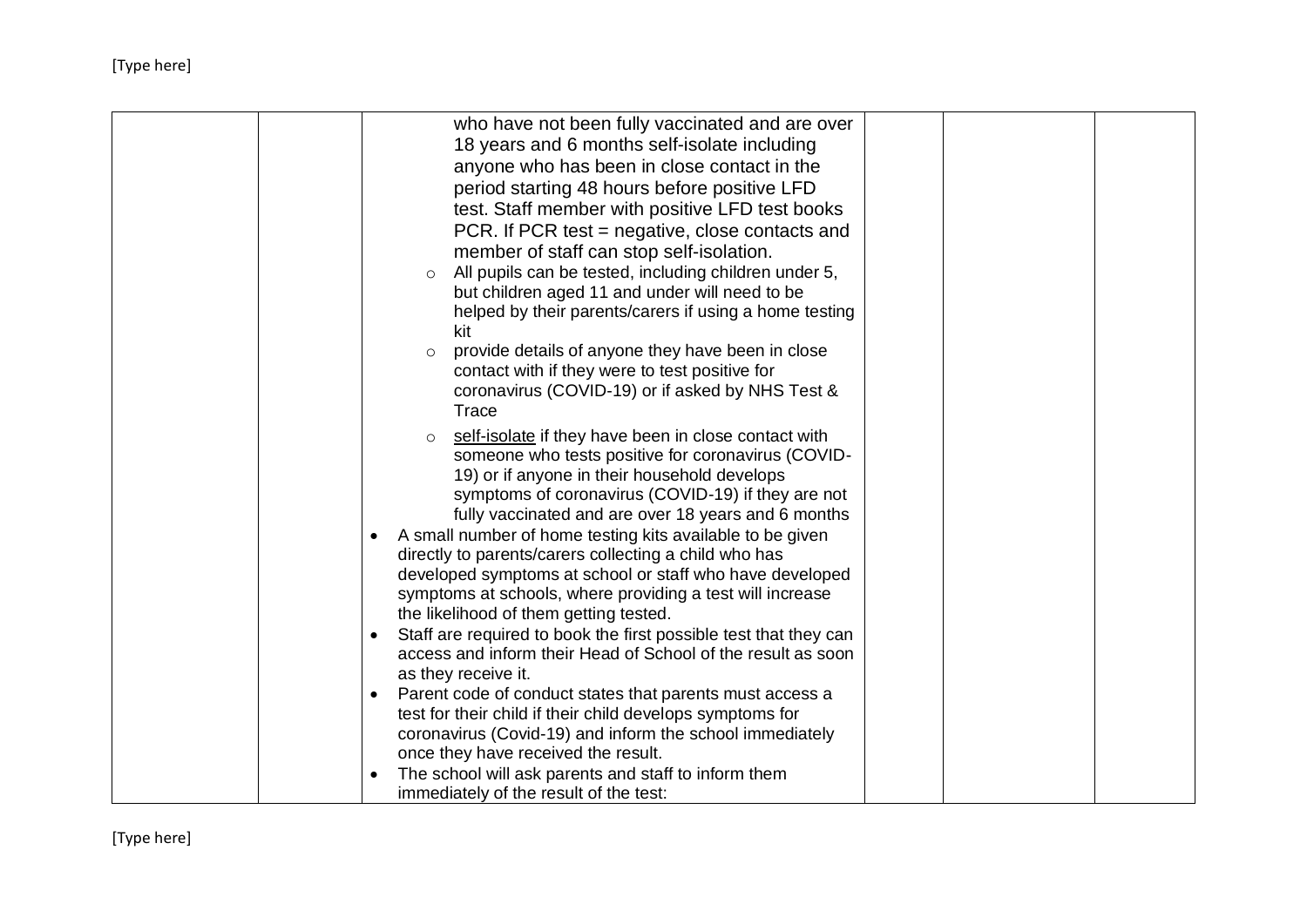|  | If someone tests negative, if they feel well and no<br>$\circ$<br>longer have fever they can stop self-isolating. They |  |
|--|------------------------------------------------------------------------------------------------------------------------|--|
|  | may have another virus, such as a cold or flu, in                                                                      |  |
|  | which case it is still best to avoid contact with others                                                               |  |
|  | until they feel better. Where other members of the                                                                     |  |
|  | household were self-isolating, they can stop self                                                                      |  |
|  | isolating.                                                                                                             |  |
|  | If someone tests positive they should follow the 'stay<br>$\circ$                                                      |  |
|  | at home: guidance for households with possible or                                                                      |  |
|  | confirmed coronavirus (COVID-19) infection' and                                                                        |  |
|  | must continue to self-isolate for at least 10 days from                                                                |  |
|  | the onset of their symptoms and then return to                                                                         |  |
|  | school only if they do not have symptoms other than                                                                    |  |
|  | cough or loss of sense of smell/taste. This is                                                                         |  |
|  | because a cough or anosmia can last for several                                                                        |  |
|  | weeks once the infection has gone. The 10 day                                                                          |  |
|  | period starts from the day when they first became ill.                                                                 |  |
|  | If they develop symptoms after they test positive, the                                                                 |  |
|  | 10 day isolation period starts from the day that they                                                                  |  |
|  | develop symptoms, not from the day of the test. If                                                                     |  |
|  | they still have a high temperature, they should keep                                                                   |  |
|  | self isolating until their temperature returns to                                                                      |  |
|  | normal. Other members of their household should                                                                        |  |
|  | continue self-isolating for the full 10 days if they are                                                               |  |
|  | not fully vaccinated and are over 18 years and 6                                                                       |  |
|  | months.                                                                                                                |  |
|  | All GHF sites will ensure that this advice is regularly given to<br>$\bullet$                                          |  |
|  | parents via newsletters, website etc. Whenever possible, the                                                           |  |
|  | advice will be translated into the languages of the school                                                             |  |
|  | community, or a text message sent in their own language                                                                |  |
|  | urging then to seek assistance from a trusted member of                                                                |  |
|  | their community to assist with translation.                                                                            |  |
|  | Please note negative LFD tests do not mean that anyone                                                                 |  |
|  | instructed to self-isolate no longer needs to isolate. The<br>full 10-day isolation period must be completed.          |  |
|  |                                                                                                                        |  |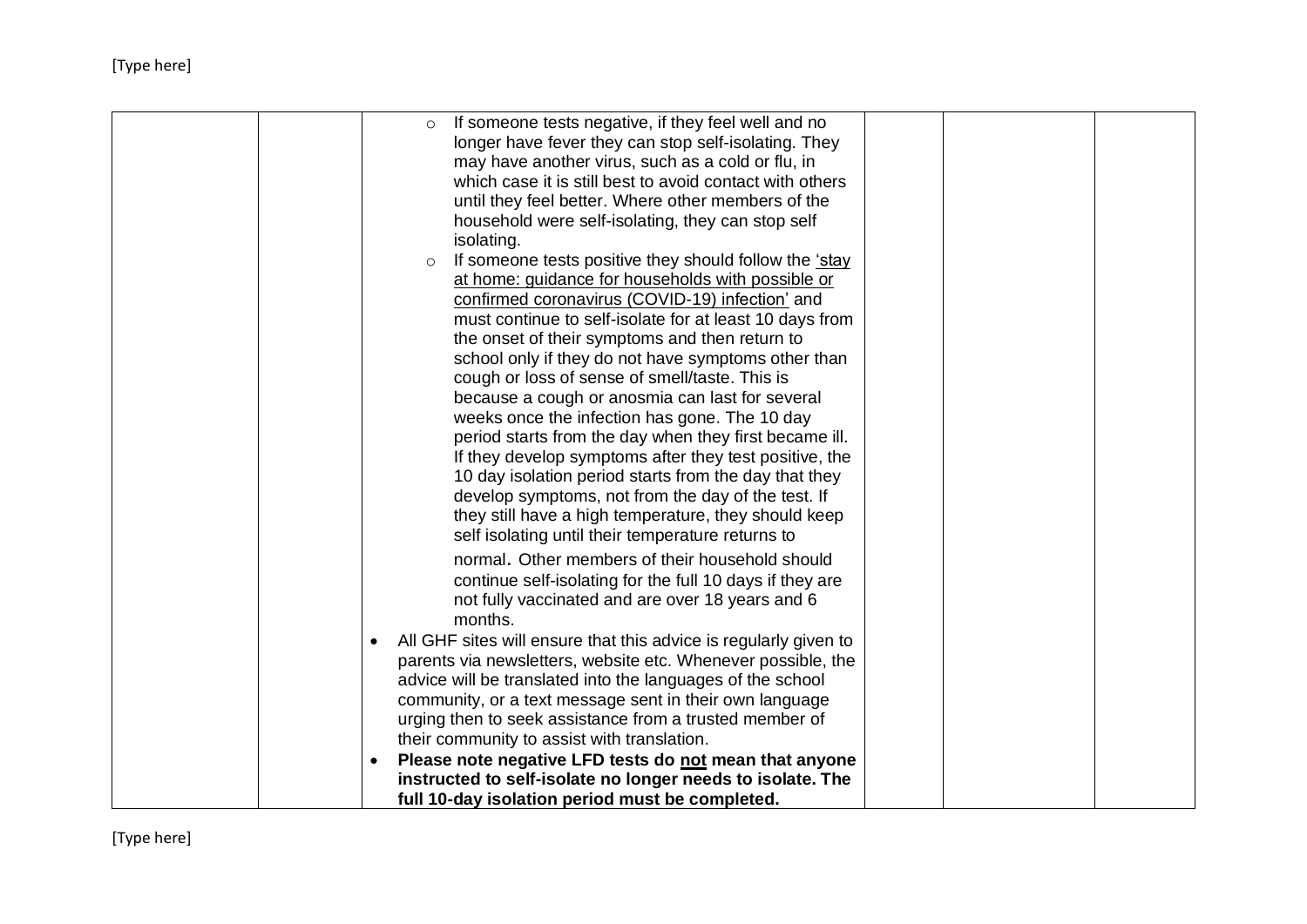| Sub sections                                                                                                                                         | <b>Key section: Safeguarding</b>                                                                                                                                                                                                                                                                                                                                                                                                                                                                                                                                                        |            |                              |  |
|------------------------------------------------------------------------------------------------------------------------------------------------------|-----------------------------------------------------------------------------------------------------------------------------------------------------------------------------------------------------------------------------------------------------------------------------------------------------------------------------------------------------------------------------------------------------------------------------------------------------------------------------------------------------------------------------------------------------------------------------------------|------------|------------------------------|--|
| The lack of<br>availability of<br>Designated<br>Safeguarding<br>Leads may put<br>children's safety<br>at risk                                        | Designated Safeguarding Lead training for all existing DSLs<br>$\bullet$<br>was renewed June/July 2020<br>Additional members of staff (middle leaders) attended<br>designated safeguarding lead training in June/July 2020 so<br>as to build capacity across the team                                                                                                                                                                                                                                                                                                                   | <b>Yes</b> | EHT / HoS                    |  |
| Increase in<br>welfare concerns<br>linked to<br>additional<br>stresses on<br>families during<br>this crisis,<br>including<br>significant<br>hardship | Where staffing allows, increase capacity within the pastoral<br>team to support families<br>Adjustments to be made to the role of Designated<br>Safeguarding Lead to support the predicted increase in<br>workload.<br>Working in partnership with LA to signpost parents to<br>appropriate support<br>Working in partnership with local organisations to provide<br>support to families and, where possible, accessing resource<br>for families.<br>All DSLs accessed mental health and safety planning<br>training to be better equipped to support vulnerable pupils<br>and families | Yes        | EHT / HoS / DSL<br>/ SENDCo  |  |
| Supporting<br>provision for<br>children who are<br>dual registered                                                                                   | Work in partnership with parent, child/young person and the<br>alternative provision to complete individual risk assessments                                                                                                                                                                                                                                                                                                                                                                                                                                                            | Yes        | HoS / DSL /<br><b>SENDCo</b> |  |
| Where there is<br>an outbreak and<br>additional<br>mitigation of<br>staggered start<br>and end times to                                              | Set up protocols with all staff to ensure that gates are only<br>$\bullet$<br>open when staff are present and when children are actively<br>being dropped off or picked up from school whilst being<br>supervised by adults<br>Parents to be informed of the above protocols                                                                                                                                                                                                                                                                                                            | Yes        | HoS                          |  |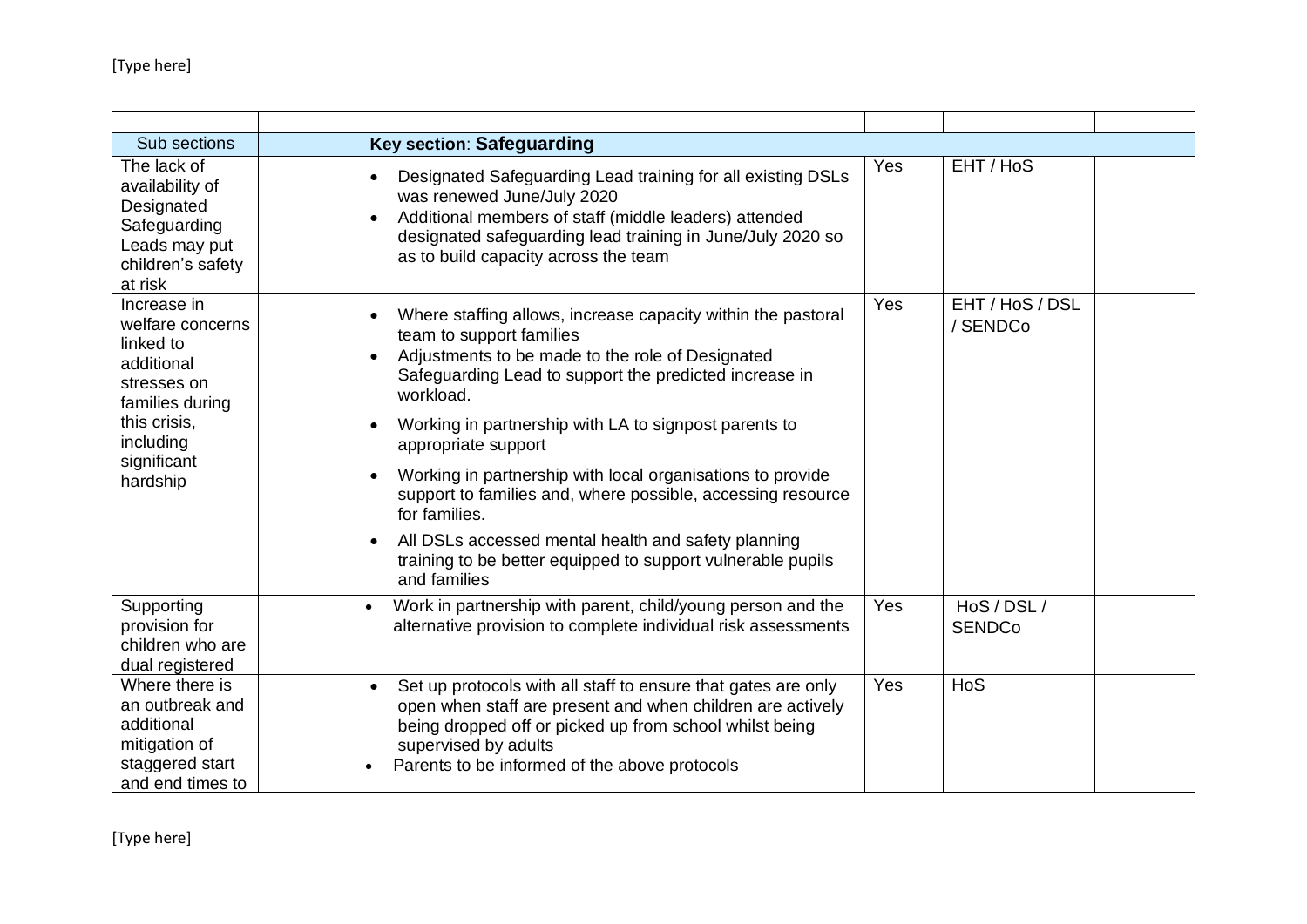| the day are<br>requested, the<br>gates will be<br>open for a<br>significant period<br>of time both at<br>the start and end<br>of the day.                                                  |                                                                                                                                                                                                                                                                                                                                                                                                                                                                                                                                                                                                                                                                                                                                                                                                                                                                                                                                                    |     |                              |  |
|--------------------------------------------------------------------------------------------------------------------------------------------------------------------------------------------|----------------------------------------------------------------------------------------------------------------------------------------------------------------------------------------------------------------------------------------------------------------------------------------------------------------------------------------------------------------------------------------------------------------------------------------------------------------------------------------------------------------------------------------------------------------------------------------------------------------------------------------------------------------------------------------------------------------------------------------------------------------------------------------------------------------------------------------------------------------------------------------------------------------------------------------------------|-----|------------------------------|--|
| Sub sections                                                                                                                                                                               | <b>Key section</b><br>n: First Aid and meeting the needs of children with medical conditions/intimate care needs                                                                                                                                                                                                                                                                                                                                                                                                                                                                                                                                                                                                                                                                                                                                                                                                                                   |     |                              |  |
| The lack of<br>availability of<br>designated First<br>Aiders may put<br>children's safety<br>at risk                                                                                       | Existing support staff have completed emergency first<br>aid refresher course on line.<br>Updated paediatric training.<br>Named first aiders on display around the building.                                                                                                                                                                                                                                                                                                                                                                                                                                                                                                                                                                                                                                                                                                                                                                       | Yes | HoS / DHT /<br><b>SENDCo</b> |  |
| Increased risk of<br>transmission of<br>Covid-19 in the<br>case of an<br>asymptomatic<br>carrier when<br>administering<br>first aid of having<br>to provide<br>additional adult<br>support | Where face-to-face contact is essential, this should be<br>kept to 15 minutes or less whenever possible, contact<br>should be side by side, or with adult standing behind<br>child. Adult should maintain height difference, and not<br>interact with children by kneeling our crouching below<br>the child's face level<br>PPE has been provided in cases where first aid needs to<br>be administered involving close face-to-face contact -<br>glove, aprons, face mask, face shield/eye protection<br>(where appropriate).<br>Gloves, aprons, face masks are located in each<br>classroom. Goggles are located in key areas in the<br>building in case of serious injury where first aid needs to<br>be administered for a prolonged period of time.<br>Where appropriate, older children may be asked by the<br>$\bullet$<br>member of staff to wear a face mask when first aid is<br>being administered/intimate care is being provided for a | Yes | HoS / DHT /<br><b>SENDCo</b> |  |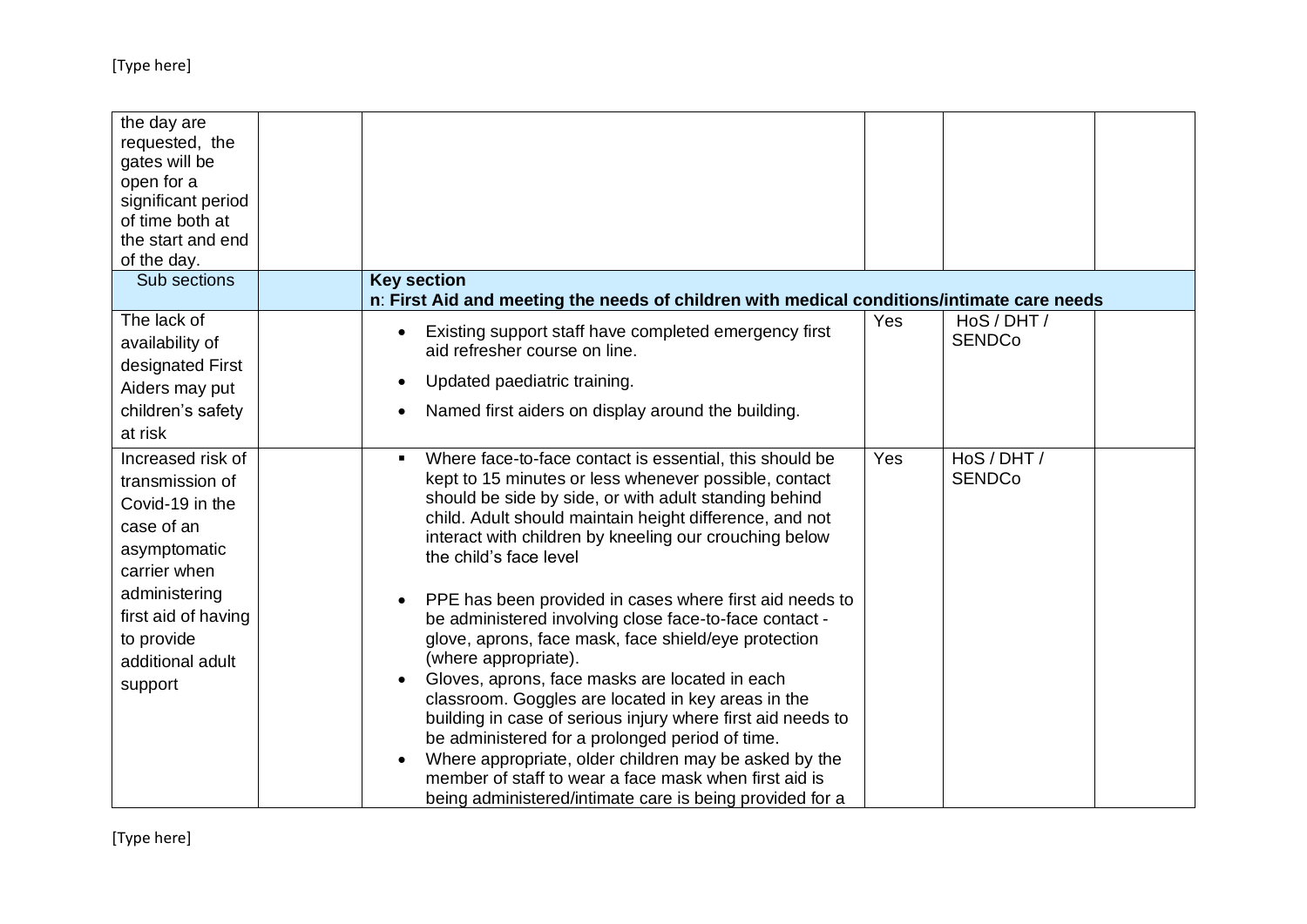|                                                                                                                                                                                                                                         | prolonged period of time so as to further reduce risk of<br>transmission.<br>Staff to follow first aid procedures when administering<br>first aid to pupils or staff                                                                                                                                                                                                                                                                                                                                                                                                                                                                                                                        |     |                              |  |
|-----------------------------------------------------------------------------------------------------------------------------------------------------------------------------------------------------------------------------------------|---------------------------------------------------------------------------------------------------------------------------------------------------------------------------------------------------------------------------------------------------------------------------------------------------------------------------------------------------------------------------------------------------------------------------------------------------------------------------------------------------------------------------------------------------------------------------------------------------------------------------------------------------------------------------------------------|-----|------------------------------|--|
| Increased risk of<br>transmission of<br>Covid-19 in the<br>case of an<br>asymptomatic<br>carrier providing<br>intimate care<br>Emotional<br>impact on child<br>receiving<br>intimate care<br>due to use of<br>ppe by member<br>of staff | Staff to take above points for administration of first aid<br>$\bullet$<br>into consideration.<br>Individual Intimate care plan put in place in partnership<br>with the parents and young person. Intimate care plan to<br>detail which ppe is needed in order ensure safe<br>procedures with a clear rationale for its use and purpose.<br>PPE provided directly to all members of staff named on<br>the intimate care plan specific for the delivery of the<br>intimate care plan<br>Pupil who has an intimate care plan in place to be<br>supported to understand the use of ppe through e.g.<br>visuals and familiarise themselves with the ppe (e.g. a<br>set to play with themselves) | Yes | HoS / DHT /<br><b>SENDCo</b> |  |
| Increased risk of<br>transmission of<br>Covid-19 in the<br>case of an<br>asymptomatic<br>carrier when<br>administering<br>medication<br>Emotional<br>impact on child                                                                    | Staff to take above points for administration of first aid<br>into consideration.<br>Wherever possible, children to be supported and<br>supervised to administer their own medication e.g.<br>asthma pumps.<br>Where staff have to administer medication to consider<br>how they position themselves and ensure good<br>handwashing hygiene before and after administration of<br>medication.                                                                                                                                                                                                                                                                                               | Yes | HoS / DHT /<br><b>SENDCo</b> |  |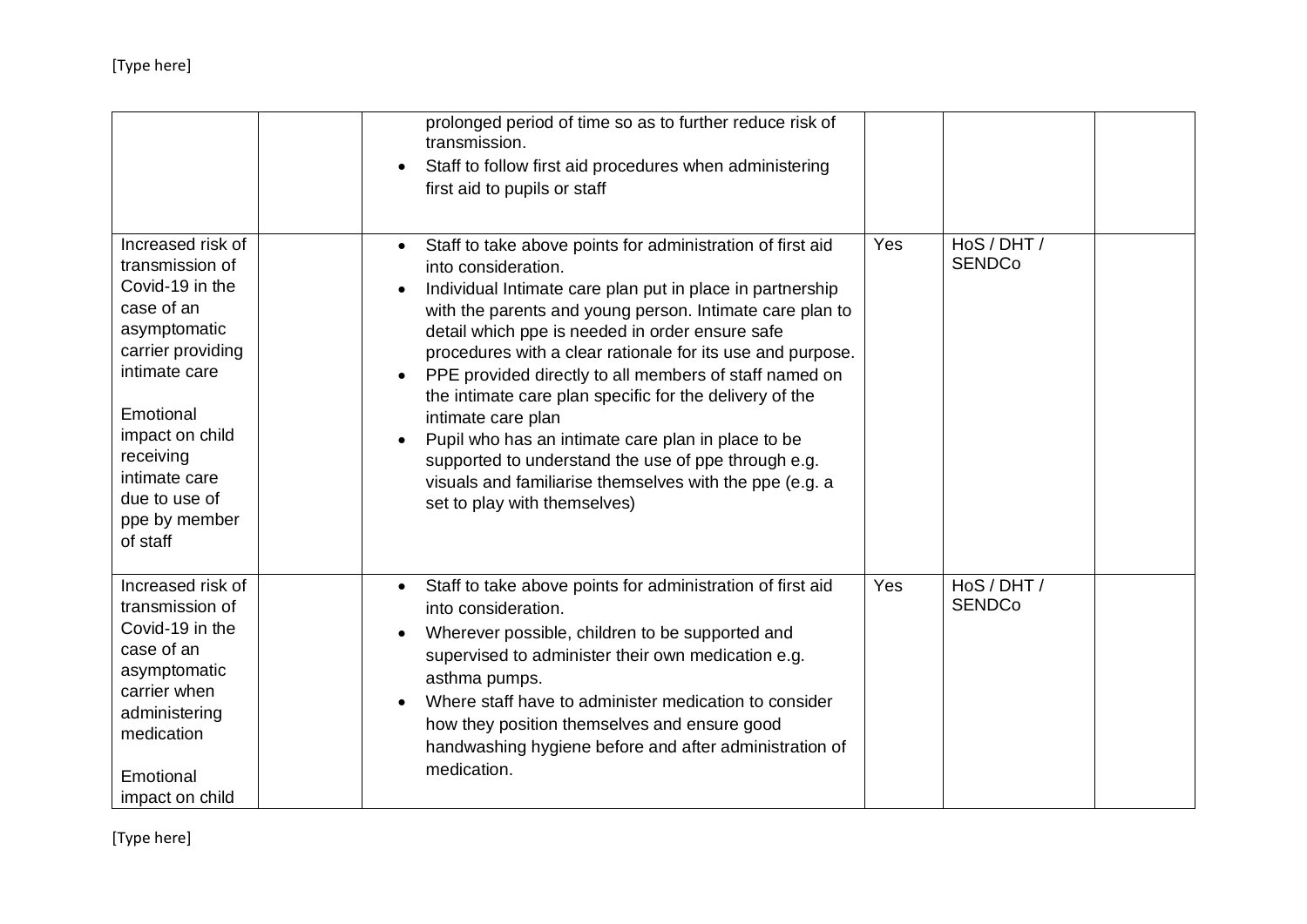| when medication<br>is being<br>administered<br>due to use of<br>ppe by member<br>of staff | Additional advice to be outlined on staff room medical<br>boards regarding the safe administration of common<br>medication, such as asthma pumps.<br>Where individual medical care plans are in place and<br>where needed, amendments are made to reflect<br>increased safety controls needed.<br>Where appropriate, individual medical care plans to<br>detail which ppe is needed in order ensure safe<br>procedures with a clear rationale for its use and purpose.<br>PPE provided directly to all members of staff named on<br>medical care plan specific to the delivery of the intimate<br>care plan<br>Pupil who has a medical care plan in place to be<br>supported to understand the use of ppe through e.g.<br>visuals and familiarise themselves with the ppe (e.g. a<br>set to play with themselves)<br>Where appropriate, older children to be provided with a<br>face mask to wear whilst medication is being<br>administered |
|-------------------------------------------------------------------------------------------|----------------------------------------------------------------------------------------------------------------------------------------------------------------------------------------------------------------------------------------------------------------------------------------------------------------------------------------------------------------------------------------------------------------------------------------------------------------------------------------------------------------------------------------------------------------------------------------------------------------------------------------------------------------------------------------------------------------------------------------------------------------------------------------------------------------------------------------------------------------------------------------------------------------------------------------------|
| Sub sections                                                                              | <b>Key section: Educational visits</b>                                                                                                                                                                                                                                                                                                                                                                                                                                                                                                                                                                                                                                                                                                                                                                                                                                                                                                       |
|                                                                                           | Domestic educational visits can now be organised within<br>class groups/year groups. Any educational visit must be first<br>agreed by the headteacher and fully risk assessed in line<br>with national guidance for the mitigation against Covid in<br>addition to the usual school protocol.                                                                                                                                                                                                                                                                                                                                                                                                                                                                                                                                                                                                                                                |
|                                                                                           | Please note: this section is now only relevant where the<br>school has been advised to encourage staff/pupils to take<br>LFD tests in response to an outbreak by the local public<br>health team.<br>Key section: Lateral flow device testing                                                                                                                                                                                                                                                                                                                                                                                                                                                                                                                                                                                                                                                                                                |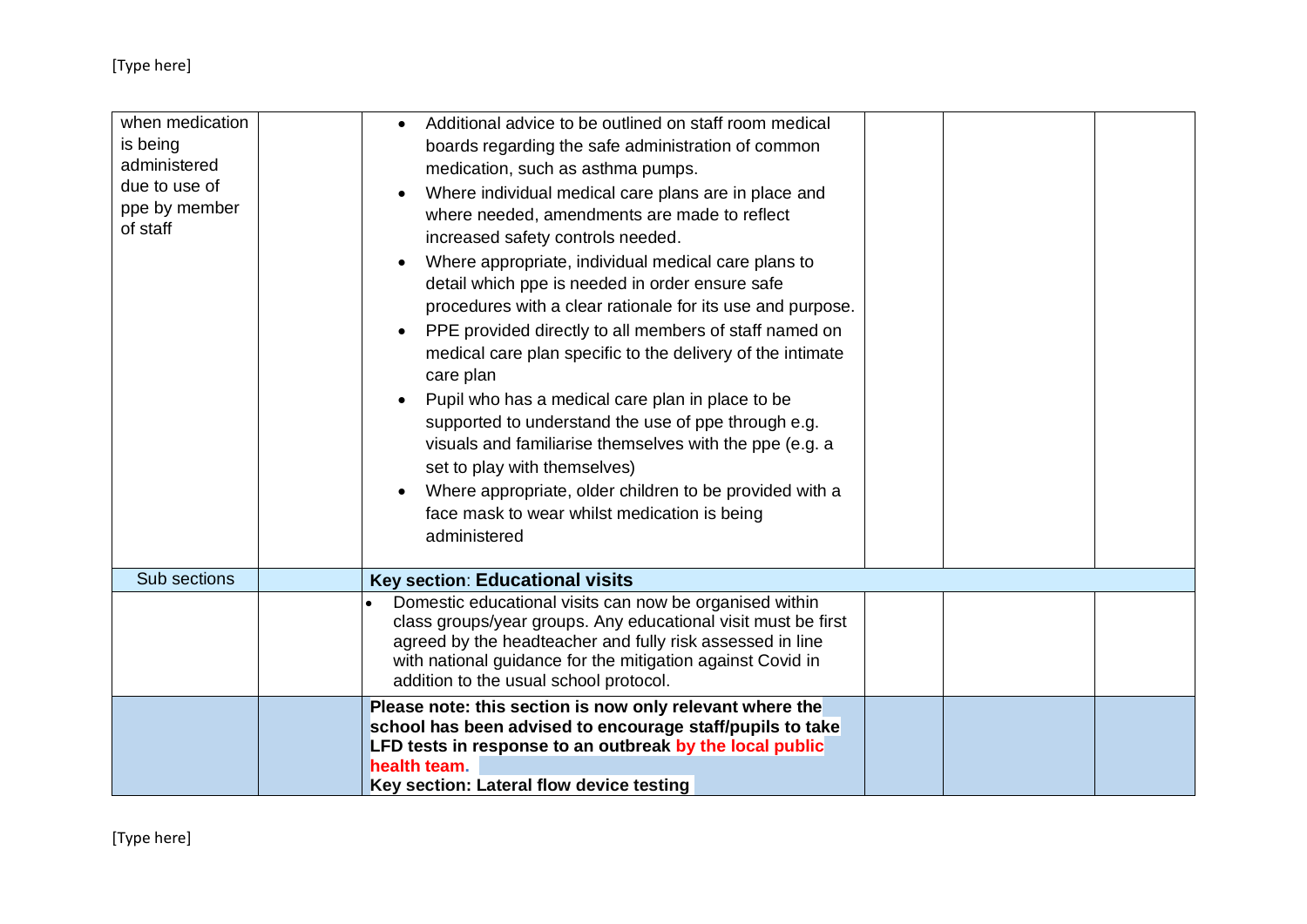| Failure to<br>engage staff in<br>the LFD testing<br>$programme -$<br>poor<br>participation may<br>result in<br>increasing<br>transmission                                                                                                                                                                        | -School promotes the use of Lateral Flow (LFT) test kits with<br>staff by providing information and training and support e.g. NHS<br>training video, the correct How-to Self-Test guide etc.<br>- All employees are encouraged to participate<br>- LFD tests are approved by the MHRA for the purpose of staff<br>testing                                                                                                                                                                                                                                                                                                                                                                                                                                                                                                                                   | Yes | HoS |  |
|------------------------------------------------------------------------------------------------------------------------------------------------------------------------------------------------------------------------------------------------------------------------------------------------------------------|-------------------------------------------------------------------------------------------------------------------------------------------------------------------------------------------------------------------------------------------------------------------------------------------------------------------------------------------------------------------------------------------------------------------------------------------------------------------------------------------------------------------------------------------------------------------------------------------------------------------------------------------------------------------------------------------------------------------------------------------------------------------------------------------------------------------------------------------------------------|-----|-----|--|
| Failure to<br>manage test kits<br>on school<br>premises<br>Failure to follow<br>agreed Standard<br>Operating<br>Procedures may<br>jeopardise the<br>validity of testing<br>resulting in<br>false or<br>inaccurate<br>results<br>reduced<br>testing<br>capacity<br>Transmission<br>of COVID-19<br>injury to users | - Non delivery of test kit supplies is immediately referred to DfE<br>helpline<br>- replacement LFT kits are ordered in a timely manner<br>- Supplies of LFT test kits are securely stored between 2 and<br>30 degrees C<br>- Participants are made aware of who is co-ordinating and<br>monitoring home testing activity (the SAO). Incidents whilst<br>using kits are reported to this person.<br>- Collection times for test kits are staggered to avoid crowding<br>and to maintain social distancing requirements. Face coverings<br>worn<br>- Test Kit Log is used to record lot numbers and confirms issue<br>of correct instructions<br>- Participants collecting test kits sign the Test Kit Log to confirm<br>receipt and are advised how to report their test result<br>- Scheduling of testing is organised to meet operational<br>requirements | Yes | HoS |  |
| Failure to obtain<br>consent from                                                                                                                                                                                                                                                                                | - Participation in home testing is voluntary and by consent.<br>Those staff unwilling to take home tests and who do not display<br>symptoms can attend school.                                                                                                                                                                                                                                                                                                                                                                                                                                                                                                                                                                                                                                                                                              | Yes | HoS |  |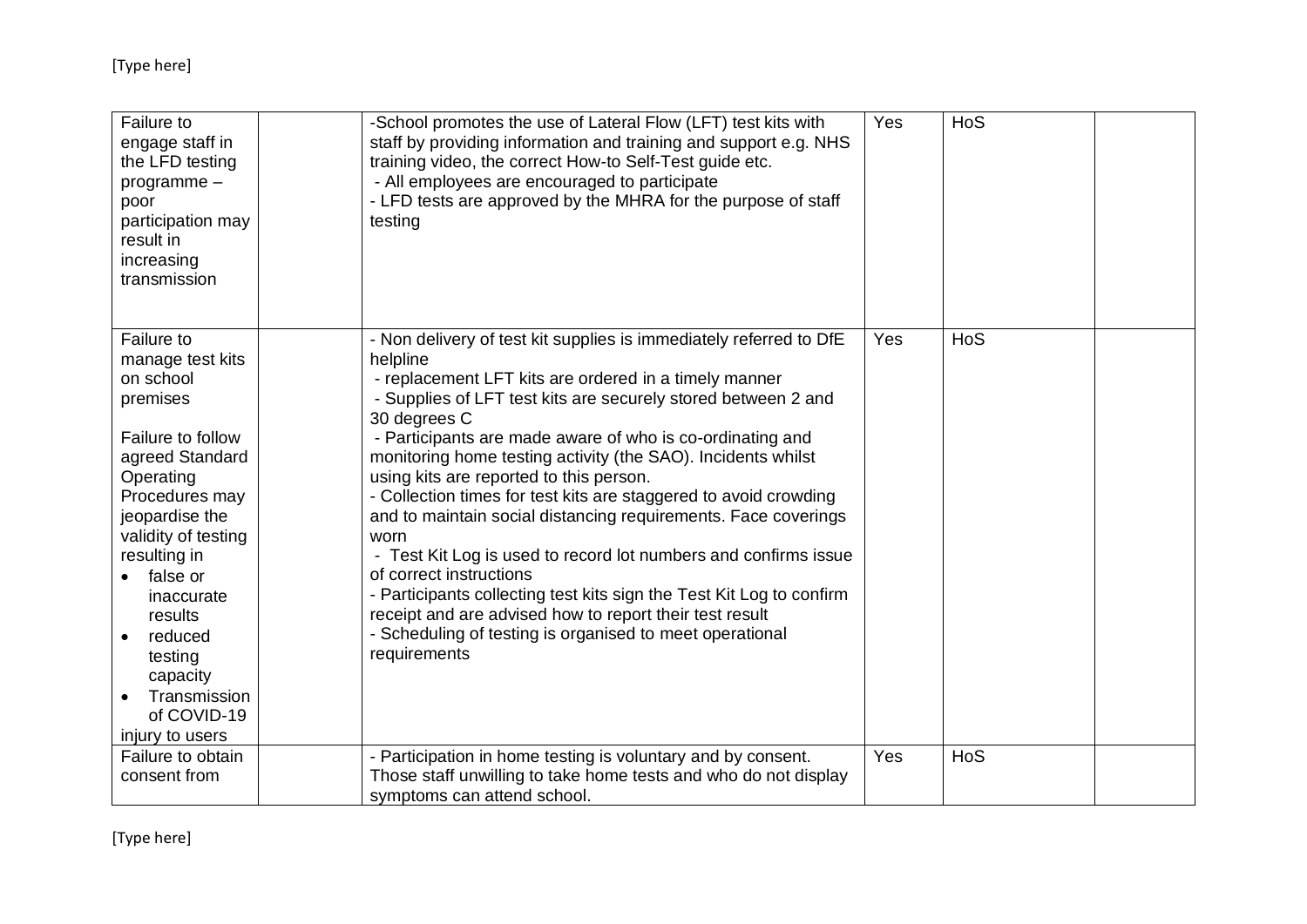| those being<br>tested<br>School and<br>employees<br>Failure to follow<br>agreed Standard<br>Operating<br>Procedures and<br>breach of data<br>protection<br>protocols                                    | - Participants are advised of how the test data will be used and<br>have received a copy of the privacy notice                                                                                                                                                                                                                                                                                                                                                                        |     |     |  |
|---------------------------------------------------------------------------------------------------------------------------------------------------------------------------------------------------------|---------------------------------------------------------------------------------------------------------------------------------------------------------------------------------------------------------------------------------------------------------------------------------------------------------------------------------------------------------------------------------------------------------------------------------------------------------------------------------------|-----|-----|--|
| Persons<br>displaying Covid<br>symptoms or<br>who has contact<br>with someone<br>with symptoms<br>attends the<br>school site to<br>collect LTF test<br>kit.<br>School<br>population may<br>be harmed by | -Participants should not attend school to collect test kits if:<br>- they have any symptoms of COVID 19, or<br>- live with someone who is showing symptoms of COVID 19 if<br>they are not fully vaccinated and are over 18 years and 6<br>months, or<br>- if they have been advised to self-isolate with a household<br>member, or<br>- have ongoing contact with someone who has received a<br>positive test if they are not fully vaccinated and are over 18<br>years and 6 months. | Yes | HoS |  |
| transmission of<br>the virus leading<br>to ill health or<br>potential death                                                                                                                             |                                                                                                                                                                                                                                                                                                                                                                                                                                                                                       |     |     |  |
| Inappropriate<br>storage and<br>disposal of test<br>kits                                                                                                                                                | Workplace - Home test kits once received must be stored<br>inline with guidance provided in a secure location and records<br>kept on distribution to employees.                                                                                                                                                                                                                                                                                                                       | Yes | HoS |  |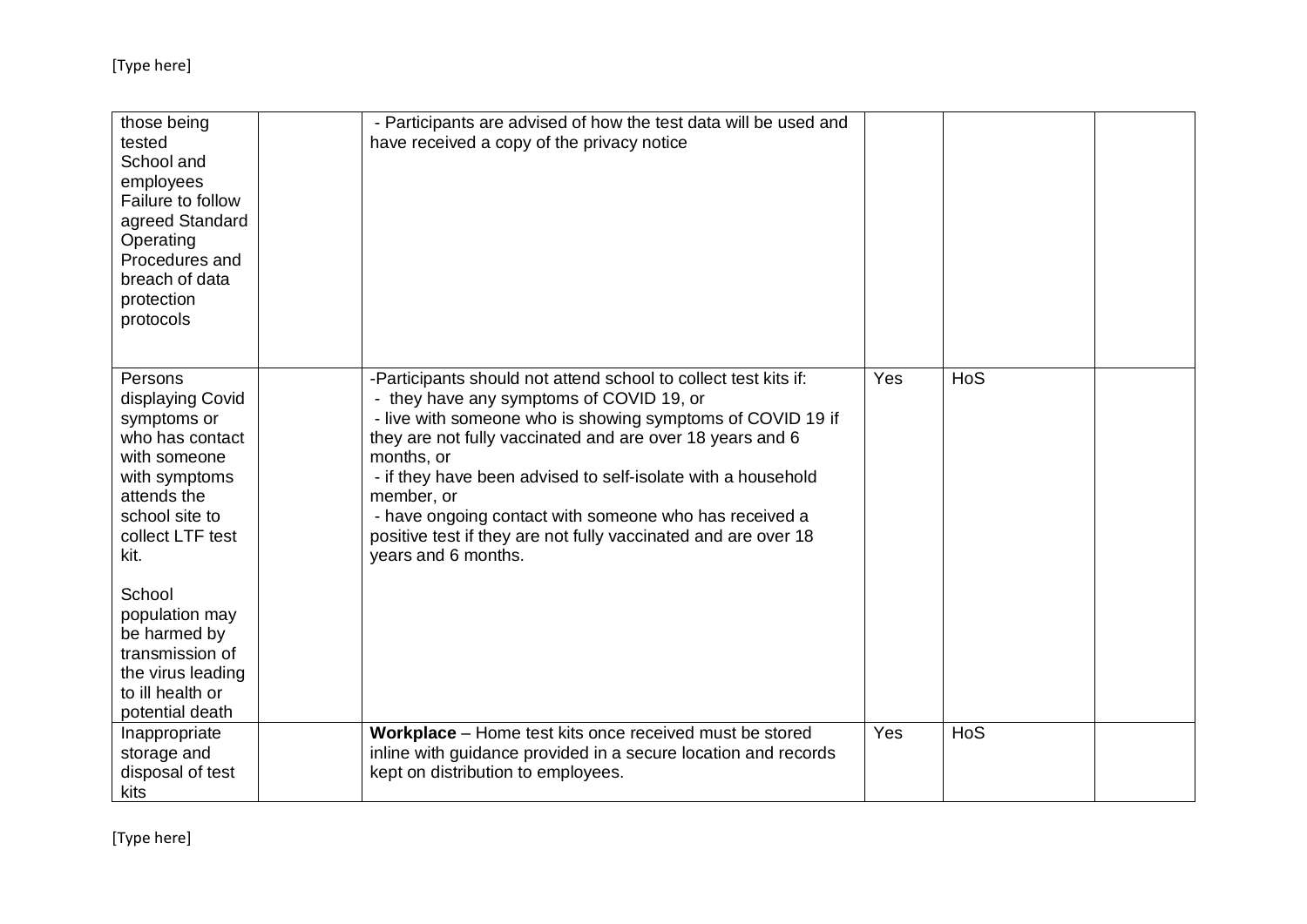|                     | <b>Employees Home</b>                                             |            |     |  |
|---------------------|-------------------------------------------------------------------|------------|-----|--|
| Failure to follow   | Test kits are stored out of reach of children, other vulnerable   |            |     |  |
| agreed Standard     | individuals and pets                                              |            |     |  |
| Operating           | - Test kits are stored at room temperature or in a cool dry place |            |     |  |
| Procedures may      | $(2-30$ degrees $C$ )                                             |            |     |  |
| jeopardise the      | - Test kits must not be stored in a fridge or freezer or left in  |            |     |  |
| validity of testing | direct sunlight                                                   |            |     |  |
|                     | - If the kit has been stored in a cool area (less than 15 degrees |            |     |  |
|                     | C) it has been at room temperature for 30 minutes (15-30          |            |     |  |
|                     | degrees C) before it is used by the participant.                  |            |     |  |
|                     | - All items of the test kit are placed in the waste bag on        |            |     |  |
|                     | completion of the test. This is placed in the domestic refuse     |            |     |  |
|                     | - Any spillages of test solution are absorbed by wiping with a    |            |     |  |
|                     | paper towel or tissue. This is placed in the waste bag            |            |     |  |
|                     | - The participant washes their hands before & after testing, and  |            |     |  |
|                     | cleans surfaces used for testing                                  |            |     |  |
| Difficulty with     | -- Participants must not eat or drink for 30 minutes prior to the | <b>Yes</b> | HoS |  |
| carrying out        | test                                                              |            |     |  |
| throat and mid-     | - Any damaged swab/test packaging is not used and its non-        |            |     |  |
| turbinate nasal     | use reported.                                                     |            |     |  |
| swab or             | - Participants do not re-use any of used/damaged test kits        |            |     |  |
| contamination of    | - The participant has discarded the original instructions in the  |            |     |  |
| swabs               | box                                                               |            |     |  |
|                     | - Separate revised instructions have been provided to             |            |     |  |
| Participant         | participants with the box of LFT swabs. This provides guidance    |            |     |  |
| Failure to use      | and illustrations on how to use the swab in throat and nose       |            |     |  |
| swab correctly      | - Participants must have been shown a training video showing      |            |     |  |
| may jeopardise      | them how to self-swab and must consistently follow the            |            |     |  |
| the validity of     | instructions                                                      |            |     |  |
| testing and         | - Participant has available clean flat surface for using test kit |            |     |  |
| cause injury or     | and a timing mechanism available                                  |            |     |  |
| discomfort          | - Participant must wash or sanitise hands, use a tissue, and      |            |     |  |
|                     | wash or sanitise hands again before opening swab packet           |            |     |  |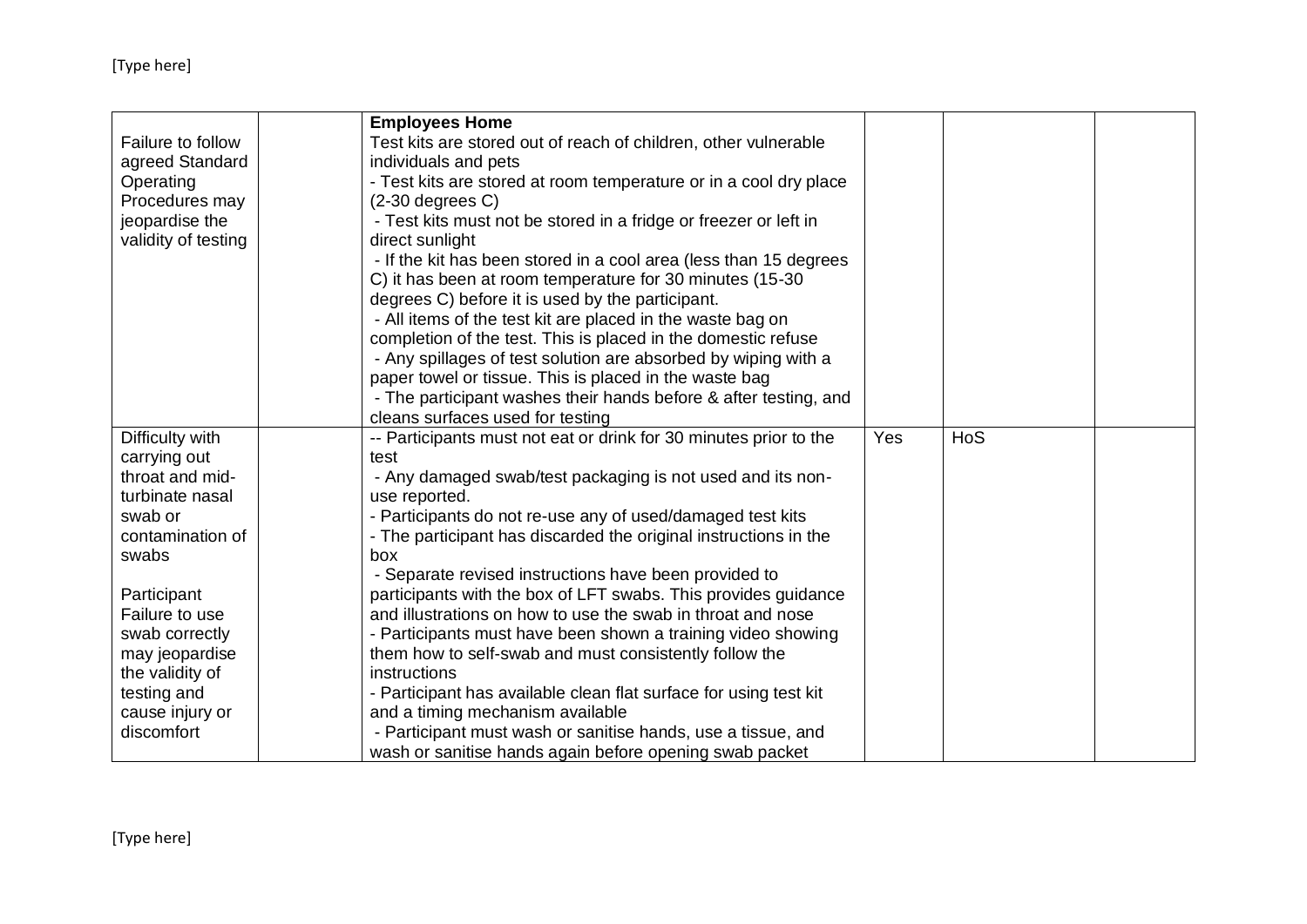|                                                                                                                                                                                                                                                                                                                      | - Participants are required to swab both tonsils (or where they<br>would have been) x 4 and the nostrils alongside the lining of the<br>nose<br>- Participant to report any incident with the testing kit or personal<br>injury to the schools.                                                                                                     |     |     |  |
|----------------------------------------------------------------------------------------------------------------------------------------------------------------------------------------------------------------------------------------------------------------------------------------------------------------------|-----------------------------------------------------------------------------------------------------------------------------------------------------------------------------------------------------------------------------------------------------------------------------------------------------------------------------------------------------|-----|-----|--|
| Use of test<br>solutions when<br>processing test<br>kit. Contains the<br>following<br>components:<br>NA <sub>2</sub> HPO <sub>4</sub><br>(disodium<br>hydrogen<br>phosphate),<br>NaH <sub>2</sub> PO <sub>4</sub> (sodium<br>phosphate<br>monobasic), NaCl<br>(Sodium Chloride)<br>Participant could<br>be harmed by | - Chemical components are not classified as hazardous for use<br>as designed.<br>- Participants should keep test kits out of the reach of children,<br>vulnerable adults and pets when stored at home<br>- Participant should not use test solution if use by date has<br>expired<br>- COSHH assessment for testing solution is available in school | Yes | HoS |  |
| inappropriate<br>use of chemicals                                                                                                                                                                                                                                                                                    |                                                                                                                                                                                                                                                                                                                                                     |     |     |  |
| Participants<br>have an allergy<br>- participant<br>may suffer an<br>allergic reaction                                                                                                                                                                                                                               | - the swabs in the Innova SARS-CoV-2 Antigen Rapid<br><b>Qualitative Test kit are latex free</b><br>- participant to report any allergic reaction to the as a yellow<br>card incident to the MHRA and to the school                                                                                                                                 | Yes | HoS |  |
| Failure to<br>manage<br>personal<br>samples and to<br>interpret coding                                                                                                                                                                                                                                               | - Lateral Flow device is only for use by person they have been<br>issued to and they should not use the test kit on family members<br>etc.<br>- LTF test kit is single use only                                                                                                                                                                     | Yes | HoS |  |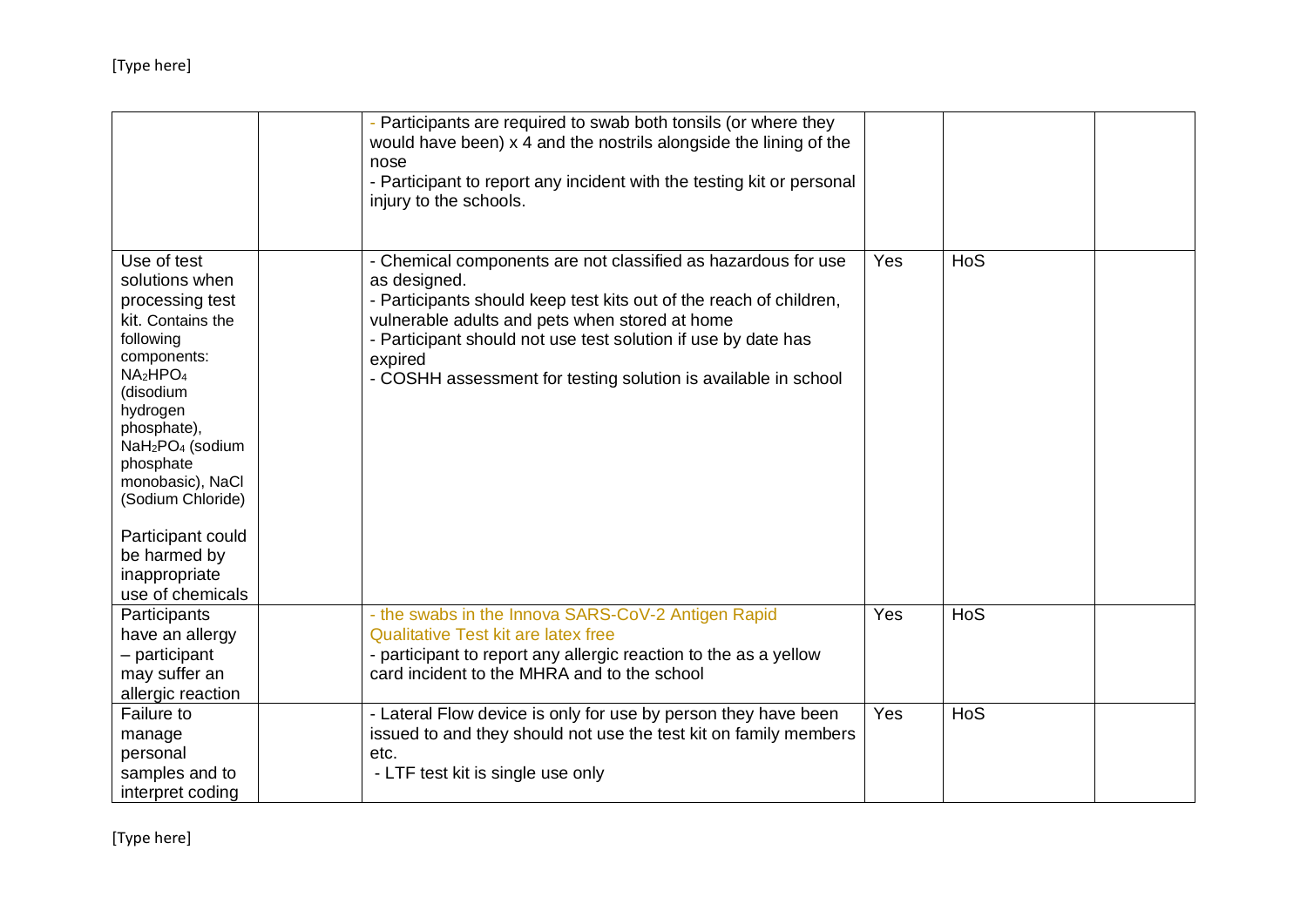| Failure to follow<br>agreed Standard<br>Operating<br>Procedures – for<br>processing the<br>sample at home<br>may jeopardise<br>the validity of<br>testing                                              | - swab contents are processed in accordance with training<br>video and written instructions<br>- All the extraction fluid must be used<br>- All the liquid from the swab tip should be squeezed into the<br>extraction tube<br>- Participants must allow 30 minutes for sample to register<br>results.<br>- Participants are made aware that even a faint line against the<br>T on the slide indicates a positive sample<br>- If sample is void another LTF test is carried out                              |     |     |  |
|--------------------------------------------------------------------------------------------------------------------------------------------------------------------------------------------------------|--------------------------------------------------------------------------------------------------------------------------------------------------------------------------------------------------------------------------------------------------------------------------------------------------------------------------------------------------------------------------------------------------------------------------------------------------------------------------------------------------------------|-----|-----|--|
| Failure to<br>respond to a<br>Positive Test for<br>COVID <sub>19</sub><br>Other occupants<br>of the school or<br>home<br>environment<br>could be<br>exposed to could<br>be exposed to<br>COVID19 virus | - participant should inform the school of a positive test so cover<br>can be provided<br>- Participant must follow national isolation guidance with their<br>household<br>- The school updates their Covid register if there is a positive<br>Covid result and seeks advice from Local Outbreak Control<br>Team regarding isolation of other contacts where appropriate                                                                                                                                      | Yes | HoS |  |
| Failure by<br>participant to<br>report incidents<br>or concerns<br>about home<br>testing or LTF<br>kits<br>Failure to<br>manage could<br>impact the                                                    | - Participants are advised to report any concerns/incidents with<br>the test kit to the school. E.g. damaged kit, multiple void tests,<br>unclear results, inability to record results to the school and by<br>telephoning 119<br>- Incidents requiring medical care should be reported by<br>contacting 111 or 999<br>- clinical incidents with the potential for harm e.g. a swab<br>breaking in the mouth, or an allergic reaction is reported by the<br>participant as a yellow card concern to the MHRA | Yes | HoS |  |